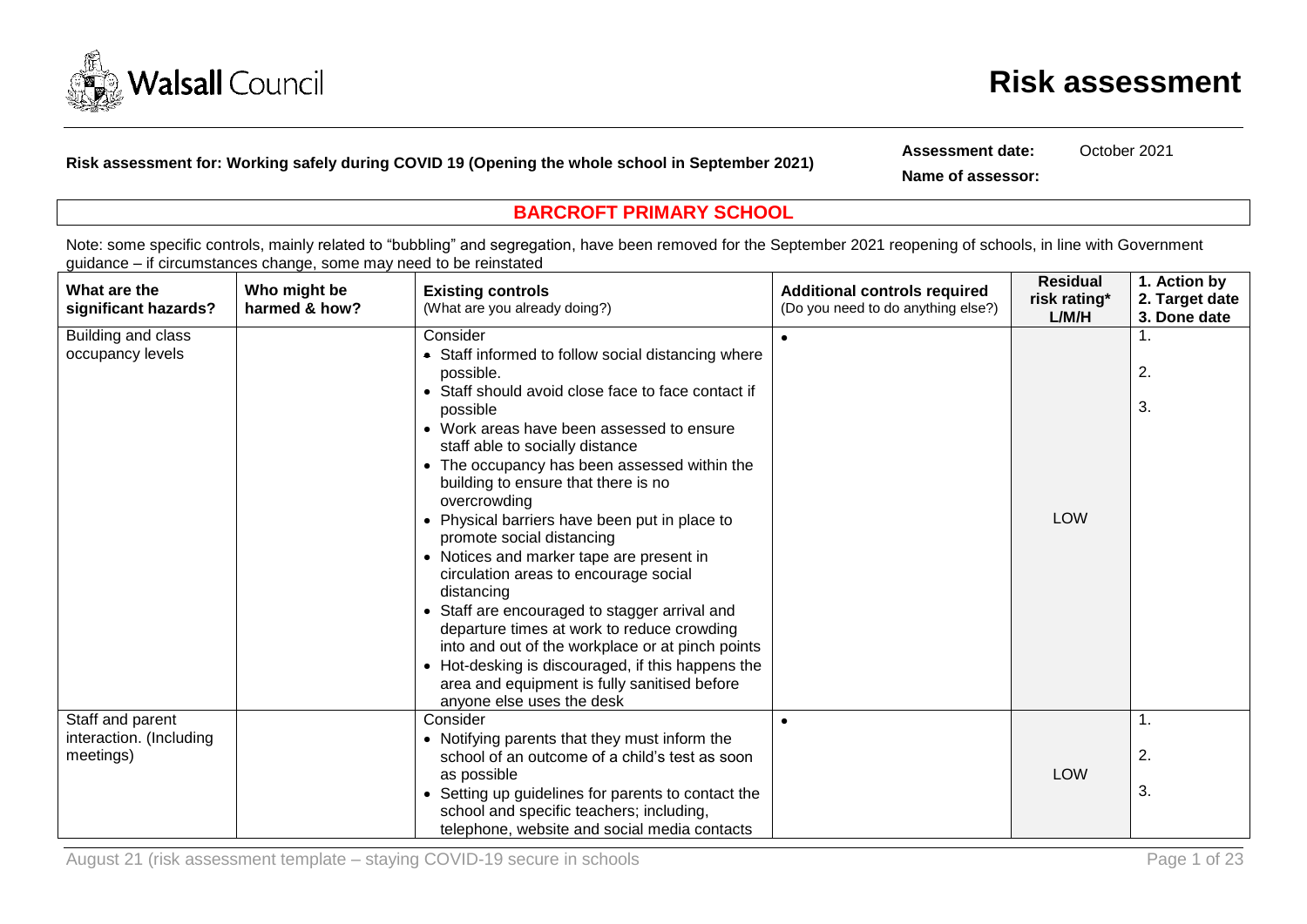

|                         | • Informing parents that they are only allowed                                                    |           |            |    |
|-------------------------|---------------------------------------------------------------------------------------------------|-----------|------------|----|
|                         | onto the school grounds at specified times for                                                    |           |            |    |
|                         | drop off and collection                                                                           |           |            |    |
|                         | • If meetings are required with parents they are                                                  |           |            |    |
|                         | done using ICT systems in the first place. If                                                     |           |            |    |
|                         | face to face meetings are needed these are                                                        |           |            |    |
|                         | conducted in the open air if possible observing                                                   |           |            |    |
|                         | social distancing. Where this is not practicable                                                  |           |            |    |
|                         | the meeting should take place in an large room                                                    |           |            |    |
|                         | or area within the school, ensuring that there is<br>ample fresh air perhaps with opening windows |           |            |    |
|                         | and social distancing observed                                                                    |           |            |    |
|                         | • Only absolutely necessary participants should                                                   |           |            |    |
|                         | attend meetings and should maintain social                                                        |           |            |    |
|                         | distancing throughout                                                                             |           |            |    |
|                         | • Avoid any sharing of work equipment including                                                   |           |            |    |
|                         | pens/paper etc.                                                                                   |           |            |    |
|                         | • Using floor signage to ensure that social                                                       |           |            |    |
|                         | distancing is followed                                                                            |           |            |    |
|                         | • A record will be kept of all visitors to the                                                    |           |            |    |
|                         | school. The school may be contacted by 'Test                                                      |           |            |    |
|                         | and Trace' and will cooperate fully with them                                                     |           |            |    |
| <b>Staff and Staff</b>  | Consider                                                                                          | $\bullet$ |            | 1. |
| interaction             | • Instructing staff members to adhere to social                                                   |           |            |    |
|                         | distancing at all times                                                                           |           |            | 2. |
|                         | • Having reminders and notices clearly                                                            |           | <b>LOW</b> |    |
|                         | displayed at critical points around the building                                                  |           |            | 3. |
|                         | including staff only areas                                                                        |           |            |    |
|                         | • Staggering break times for all staff to make                                                    |           |            |    |
|                         | social distancing easier                                                                          |           |            |    |
| Contamination on        | Consider                                                                                          | $\bullet$ |            | 1. |
| surfaces including toys | • Removing all soft furnishings which may be                                                      |           |            |    |
| and equipment           | difficult to clean                                                                                |           |            | 2. |
|                         | • Removing and isolating all soft toys or toys<br>which may have parts which are difficult to     |           | <b>LOW</b> | 3. |
|                         | clean                                                                                             |           |            |    |
|                         | Ensuring that all surfaces and shared                                                             |           |            |    |
|                         | resources are suitably sanitised regularly                                                        |           |            |    |
|                         |                                                                                                   |           |            |    |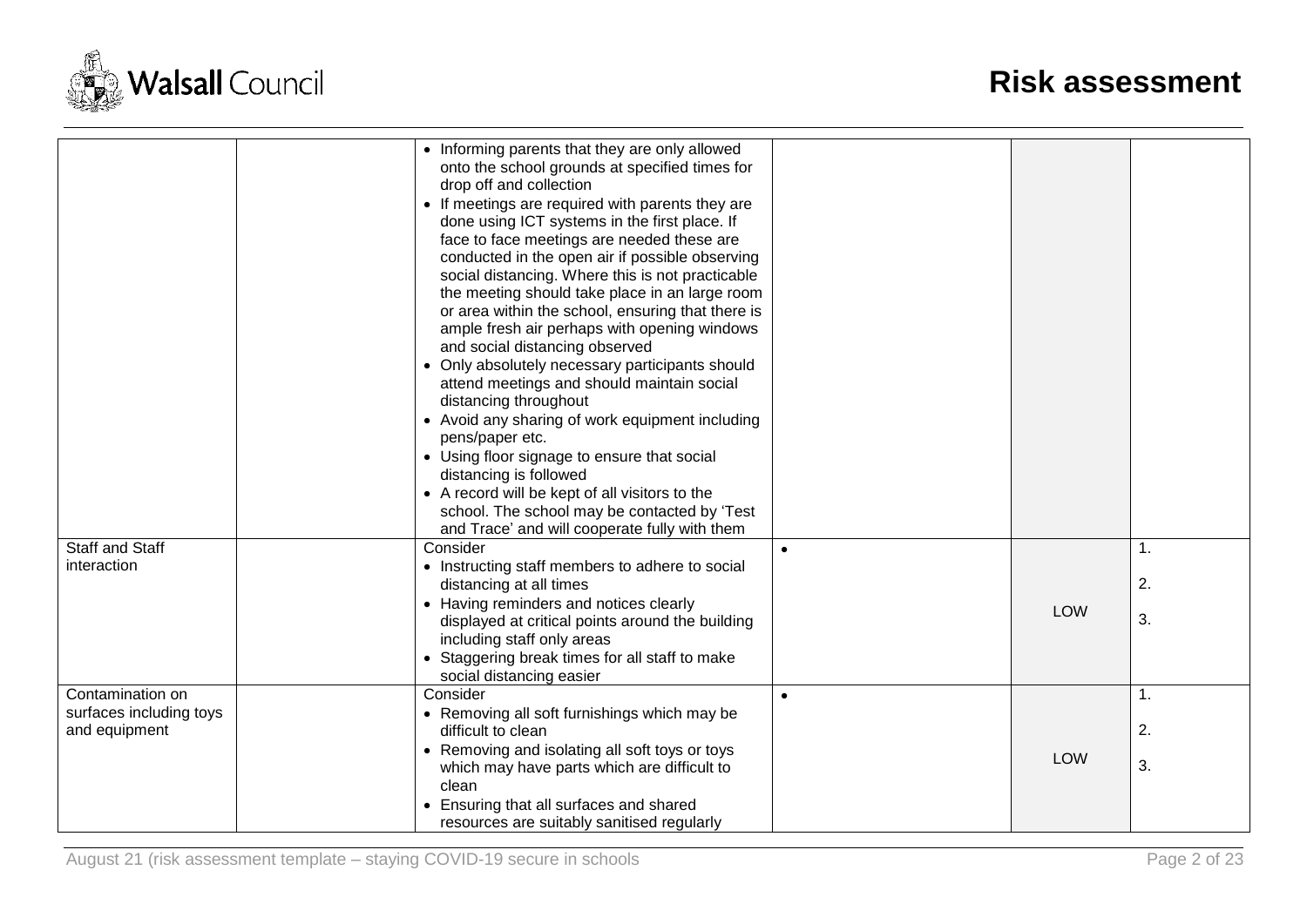

|                               | pens.                                                              | • Pupils and staff having individual equipment<br>provided where possible including paper and                                                                                                                                                                                                                                                                                                                                                                                                                                                                                                                                                                                                                                                                                                                                                                                                                                                                                                                                                                                                                                                                                                         |           |            |  |
|-------------------------------|--------------------------------------------------------------------|-------------------------------------------------------------------------------------------------------------------------------------------------------------------------------------------------------------------------------------------------------------------------------------------------------------------------------------------------------------------------------------------------------------------------------------------------------------------------------------------------------------------------------------------------------------------------------------------------------------------------------------------------------------------------------------------------------------------------------------------------------------------------------------------------------------------------------------------------------------------------------------------------------------------------------------------------------------------------------------------------------------------------------------------------------------------------------------------------------------------------------------------------------------------------------------------------------|-----------|------------|--|
| Lack of effective<br>cleaning | daily.<br>Consider<br>at the end of the day<br>healthcare-settings | • Cleaning programmes have been reviewed to<br>ensure that all areas are sanitised at least<br>• Maintaining enhanced cleaning of all facilities<br>throughout the day and at the end of each day<br>• Frequent cleaning of work areas, class rooms<br>and equipment between uses, using your<br>usual cleaning products. Frequent cleaning of<br>objects and surfaces that are touched<br>regularly, such as door handles, surfaces and<br>keyboards, and making sure there are<br>adequate disposal arrangements. Clearing<br>workspaces, class rooms and removing waste<br>and belongings from the work area, class room<br>• Bathrooms must be cleaned and disinfected<br>using standard cleaning products before being<br>used by anyone else if used by a person<br>displaying symptoms before being sent home<br>• Limiting or restricting use of high-touch items<br>and equipment, for example, printers or<br>whiteboards. If you are cleaning after a known<br>or suspected case of COVID-19 then you<br>should refer to the specific guidance.<br>https://www.gov.uk/government/publications/co<br>vid-19-decontamination-in-non-healthcare-<br>settings/covid-19-decontamination-in-non- | $\bullet$ | <b>LOW</b> |  |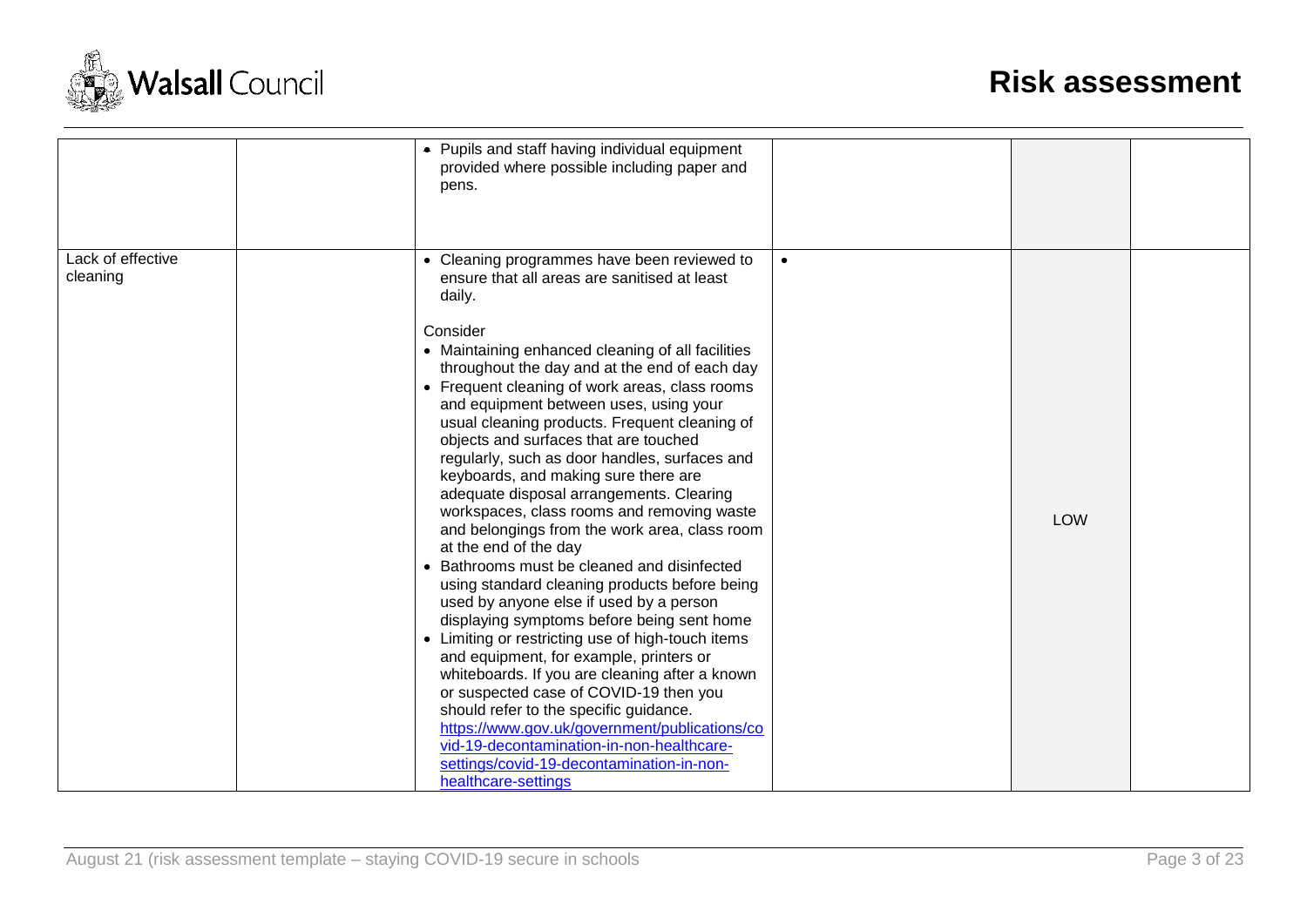

| Lack of effective                       | Consider                                                                                                                                                                                                                                                                                                                                                                                                                                                                                                                                                                                                                                                                             | $\bullet$ |            |    |
|-----------------------------------------|--------------------------------------------------------------------------------------------------------------------------------------------------------------------------------------------------------------------------------------------------------------------------------------------------------------------------------------------------------------------------------------------------------------------------------------------------------------------------------------------------------------------------------------------------------------------------------------------------------------------------------------------------------------------------------------|-----------|------------|----|
| ventilation                             | • Checking whether you need to service or<br>adjust ventilation systems, for example, so that<br>they do not automatically reduce ventilation<br>levels due to lower than normal occupancy<br>levels. Ensure that all systems are set to<br>provide the maximum fresh air supply<br>• Ensure all work spaces have a suitable fresh<br>air supply<br>• Opening doors and windows frequently to<br>increase ventilation where possible<br>• Most air conditioning system do not need<br>adjustment, however where systems serve<br>multiple buildings or you are unsure, advice<br>can be sought from your heating ventilation<br>and air conditioning (HVAC) engineers or<br>advisers |           | <b>LOW</b> |    |
| Personal Hygiene,<br>toilet, shower and | • Handwashing facilities are available to all staff<br>and pupils. These include those in the                                                                                                                                                                                                                                                                                                                                                                                                                                                                                                                                                                                        | $\bullet$ | LOW        | 1. |
| changing facilities                     | following locations:<br>Kitchens                                                                                                                                                                                                                                                                                                                                                                                                                                                                                                                                                                                                                                                     |           |            | 2. |
|                                         | Staff rooms<br><b>Staff Toilets</b><br><b>Children's Toilets</b>                                                                                                                                                                                                                                                                                                                                                                                                                                                                                                                                                                                                                     |           |            | 3. |
|                                         | • Hand sanitisers have been made available at<br>the following locations:<br>All entrances/exits into school and outside                                                                                                                                                                                                                                                                                                                                                                                                                                                                                                                                                             |           |            |    |
|                                         | classrooms                                                                                                                                                                                                                                                                                                                                                                                                                                                                                                                                                                                                                                                                           |           |            |    |
|                                         | Consider                                                                                                                                                                                                                                                                                                                                                                                                                                                                                                                                                                                                                                                                             |           |            |    |
|                                         | • Using signs and posters to build awareness of                                                                                                                                                                                                                                                                                                                                                                                                                                                                                                                                                                                                                                      |           |            |    |
|                                         | good handwashing technique, the need to                                                                                                                                                                                                                                                                                                                                                                                                                                                                                                                                                                                                                                              |           |            |    |
|                                         | avoid touching your face and the need to<br>cough or sneeze into your arm                                                                                                                                                                                                                                                                                                                                                                                                                                                                                                                                                                                                            |           |            |    |
|                                         | • Make signage pupil friendly and ensure that                                                                                                                                                                                                                                                                                                                                                                                                                                                                                                                                                                                                                                        |           |            |    |
|                                         | the signage is suitable for anyone with a                                                                                                                                                                                                                                                                                                                                                                                                                                                                                                                                                                                                                                            |           |            |    |
|                                         | disability within the school, e.g., Braille or                                                                                                                                                                                                                                                                                                                                                                                                                                                                                                                                                                                                                                       |           |            |    |
|                                         | pictorial                                                                                                                                                                                                                                                                                                                                                                                                                                                                                                                                                                                                                                                                            |           |            |    |
|                                         | • Providing regular reminders and signage to                                                                                                                                                                                                                                                                                                                                                                                                                                                                                                                                                                                                                                         |           |            |    |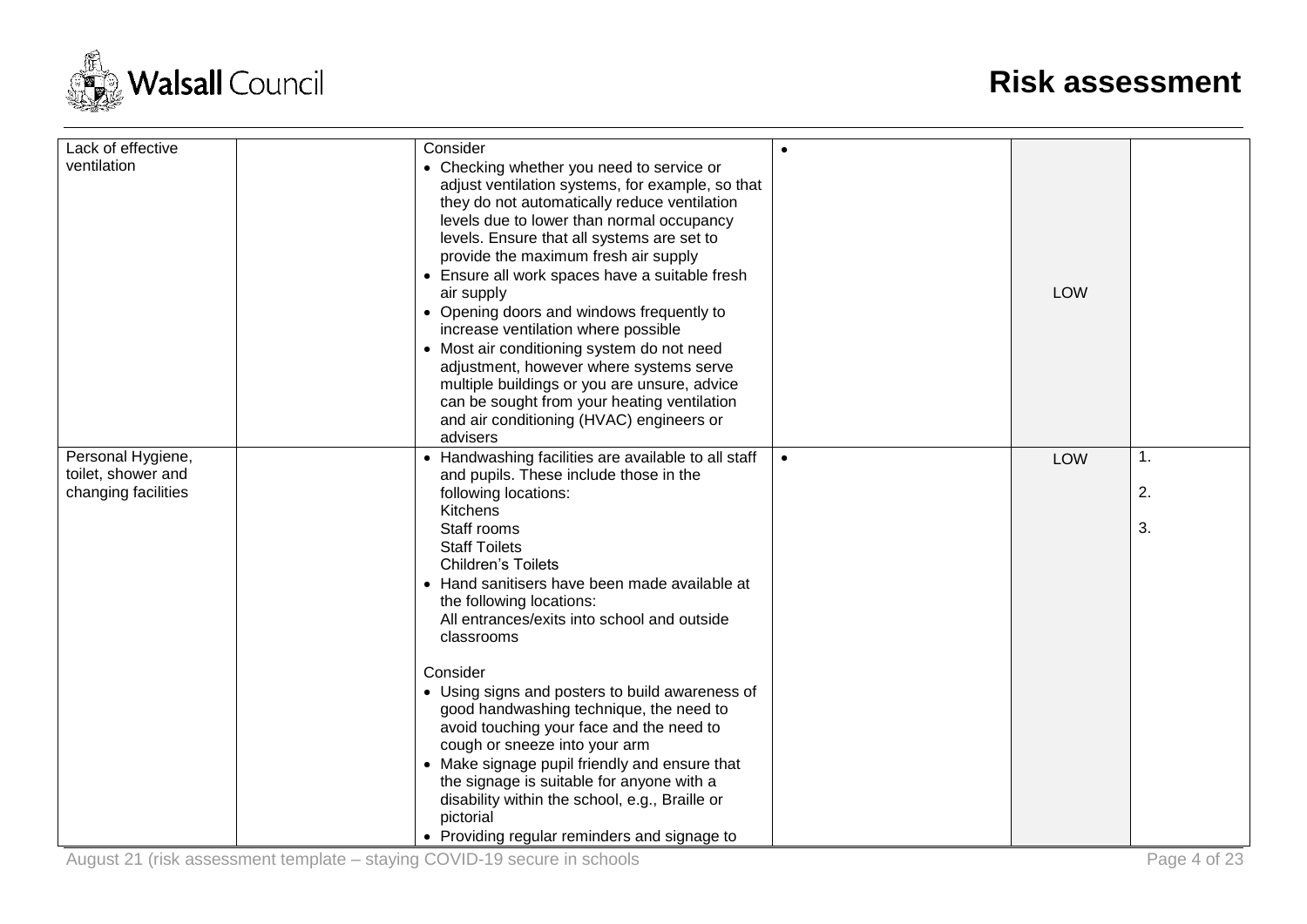

|                                           | maintain hygiene standards<br>• Providing hand sanitiser in multiple locations in<br>addition to washrooms<br>• Providing tissues, bins and sanitiser within<br>each group area to encourage pupils to 'Catch<br>it, Bin it, Kill it'<br>• Setting clear use and cleaning guidance for<br>toilets to ensure they are kept clean and social<br>distancing is achieved as much as possible<br>• Enhancing cleaning for busy areas<br>• Minimising use of portable toilets<br>• Providing more waste facilities and more<br>frequent rubbish collection<br>• Where shower and changing facilities are<br>required, setting clear use and cleaning<br>guidance for showers, lockers and changing<br>rooms to ensure they are kept clean, clear of<br>personal items, and social distancing is<br>achieved as much as possible<br>• Changing facilities should be sanitised after<br>each group use<br>• Enhancing cleaning for busy areas<br>• Providing more waste facilities and more<br>frequent rubbish collection<br>• Where possible, providing paper towels as an<br>alternative to hand dryers in handwashing<br>facilities |           | <b>LOW</b> |          |
|-------------------------------------------|---------------------------------------------------------------------------------------------------------------------------------------------------------------------------------------------------------------------------------------------------------------------------------------------------------------------------------------------------------------------------------------------------------------------------------------------------------------------------------------------------------------------------------------------------------------------------------------------------------------------------------------------------------------------------------------------------------------------------------------------------------------------------------------------------------------------------------------------------------------------------------------------------------------------------------------------------------------------------------------------------------------------------------------------------------------------------------------------------------------------------------|-----------|------------|----------|
| Staff at increased risk<br>from the virus | • Government guidance re shielding, higher risk<br>groups, and the impact of COVID-19 are<br>followed                                                                                                                                                                                                                                                                                                                                                                                                                                                                                                                                                                                                                                                                                                                                                                                                                                                                                                                                                                                                                           | $\bullet$ |            | 1.<br>2. |
|                                           | Consider<br>• Staff members who are clinically vulnerable<br>may be able to work at school but social<br>distancing measures should be in place and<br>medical advice should be followed in each<br>case<br>• People who live with those who are clinically                                                                                                                                                                                                                                                                                                                                                                                                                                                                                                                                                                                                                                                                                                                                                                                                                                                                     |           | <b>LOW</b> | 3.       |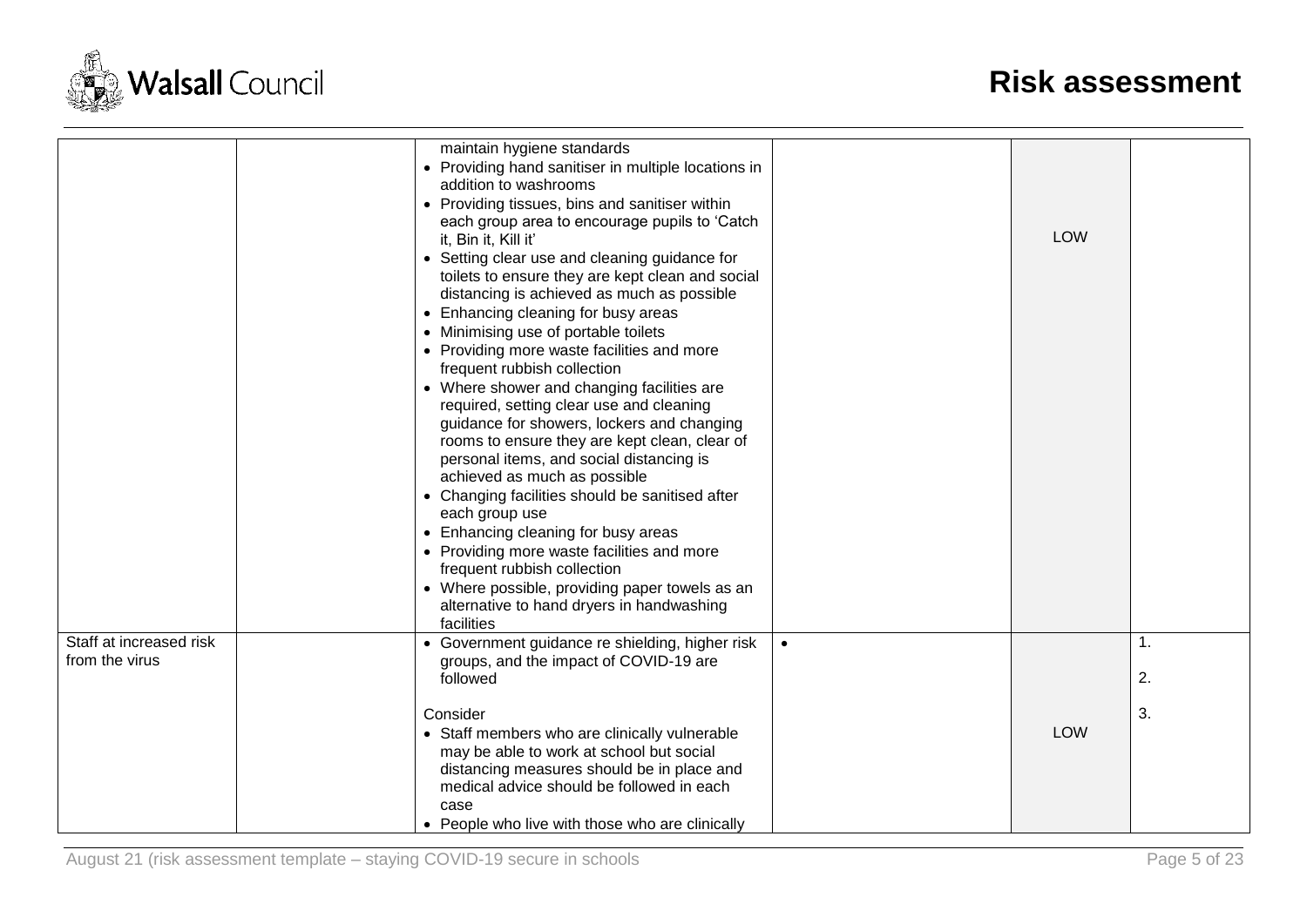

|                                               | extremely vulnerable or clinically vulnerable<br>can attend the workplace<br>• Providing support for workers around mental<br>health and wellbeing. This could include advice<br>or telephone support                                                                                                                                                                                                                                                                                                                                                                                 |           |            |                |
|-----------------------------------------------|---------------------------------------------------------------------------------------------------------------------------------------------------------------------------------------------------------------------------------------------------------------------------------------------------------------------------------------------------------------------------------------------------------------------------------------------------------------------------------------------------------------------------------------------------------------------------------------|-----------|------------|----------------|
| Pupils at an increased<br>risk from the virus | Consider<br>• Pupils who are clinically vulnerable - medical<br>advice should be followed to identify what<br>controls need to be implemented.                                                                                                                                                                                                                                                                                                                                                                                                                                        |           | <b>LOW</b> | 1.<br>2.<br>3. |
| Visitors and<br>contractors                   | • Visitors are advised not to come to the school<br>location if they have any symptoms as<br>identified by the NHS<br>• Visitors are limited where possible and asked<br>to call in advance prior to coming to the site<br>• Visitors are asked to respect social distancing<br>at all times<br>• At interaction locations a physical barrier is in<br>place (e.g. screens and panels)<br>• Sanitation and hand washing is available for<br>visitors                                                                                                                                  | $\bullet$ |            | 1.<br>2.<br>3. |
|                                               | Consider<br>• Encouraging visits via remote<br>connection/working where this is an option<br>• Limiting the number of visitors at any one time<br>• Determining if schedules for essential services<br>and contractor visits can be revised to reduce<br>interaction and overlap between people (for<br>example, carrying out services at night)<br>• Maintaining a record of all visitors, if this is<br>practical<br>• Revising visitor arrangements to ensure social<br>distancing and hygiene. For example where<br>someone physically signs in with the same pen<br>in reception |           | <b>LOW</b> |                |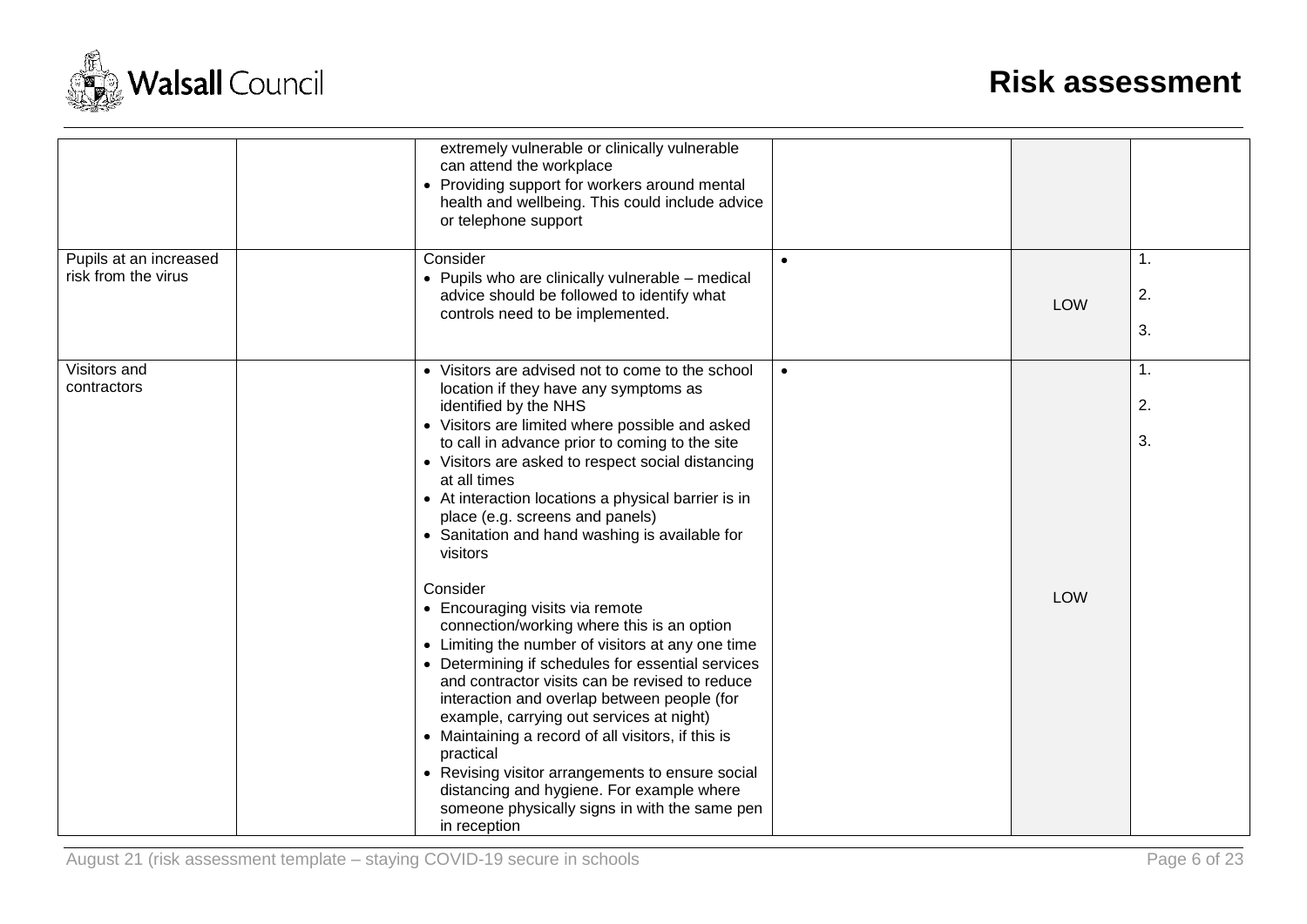

|                                     | • Keeping a record of all visitors and cooperating<br>fully with the Test and Trace service in the<br>event of an outbreak                                                                                                                                                                                                                                                                                                                                                                                                                                                                                                                                                                                                                                                                                                                                                                                                                                                                                                                                                                                                                           |           |            |                |
|-------------------------------------|------------------------------------------------------------------------------------------------------------------------------------------------------------------------------------------------------------------------------------------------------------------------------------------------------------------------------------------------------------------------------------------------------------------------------------------------------------------------------------------------------------------------------------------------------------------------------------------------------------------------------------------------------------------------------------------------------------------------------------------------------------------------------------------------------------------------------------------------------------------------------------------------------------------------------------------------------------------------------------------------------------------------------------------------------------------------------------------------------------------------------------------------------|-----------|------------|----------------|
| Staff with symptoms of<br>the virus | • Staff are asked to complete a Lateral Flow<br>Test regularly. Staff will undertake twice<br>weekly home tests whenever they are on site<br>until the end of September, when this will also<br>be reviewed<br>• Staff who have any symptoms are advised not<br>to attend work and should make contact with<br>their manager and NHS services for further<br>advice<br>• Staff with symptoms may still be able to work<br>from home and this should be agreed on a<br>case by case basis dependant on the<br>individual and their role<br>• If a staff member becomes unwell whilst at<br>work they should be advised immediately to go<br>home and to contact the NHS services<br>• Government guidance for staff with symptoms<br>will be followed: this can be found at:<br>Managing coronavirus (COVID-19) in<br>education and childcare settings - GOV.UK<br>(www.gov.uk)<br>• In the event of any staff member is identified<br>as having symptoms of COVID 19 the school<br>will contact the Walsall Health Protection Team<br>on 01922 658065 for further advice and follow<br>this advice<br>• The school will follow its contingency plans | $\bullet$ | <b>LOW</b> | 1.<br>2.<br>3. |
|                                     | (sometimes called outbreak management<br>plans)<br>• The school may be contacted by 'Test and<br>Trace' and will cooperate fully with them                                                                                                                                                                                                                                                                                                                                                                                                                                                                                                                                                                                                                                                                                                                                                                                                                                                                                                                                                                                                           |           |            |                |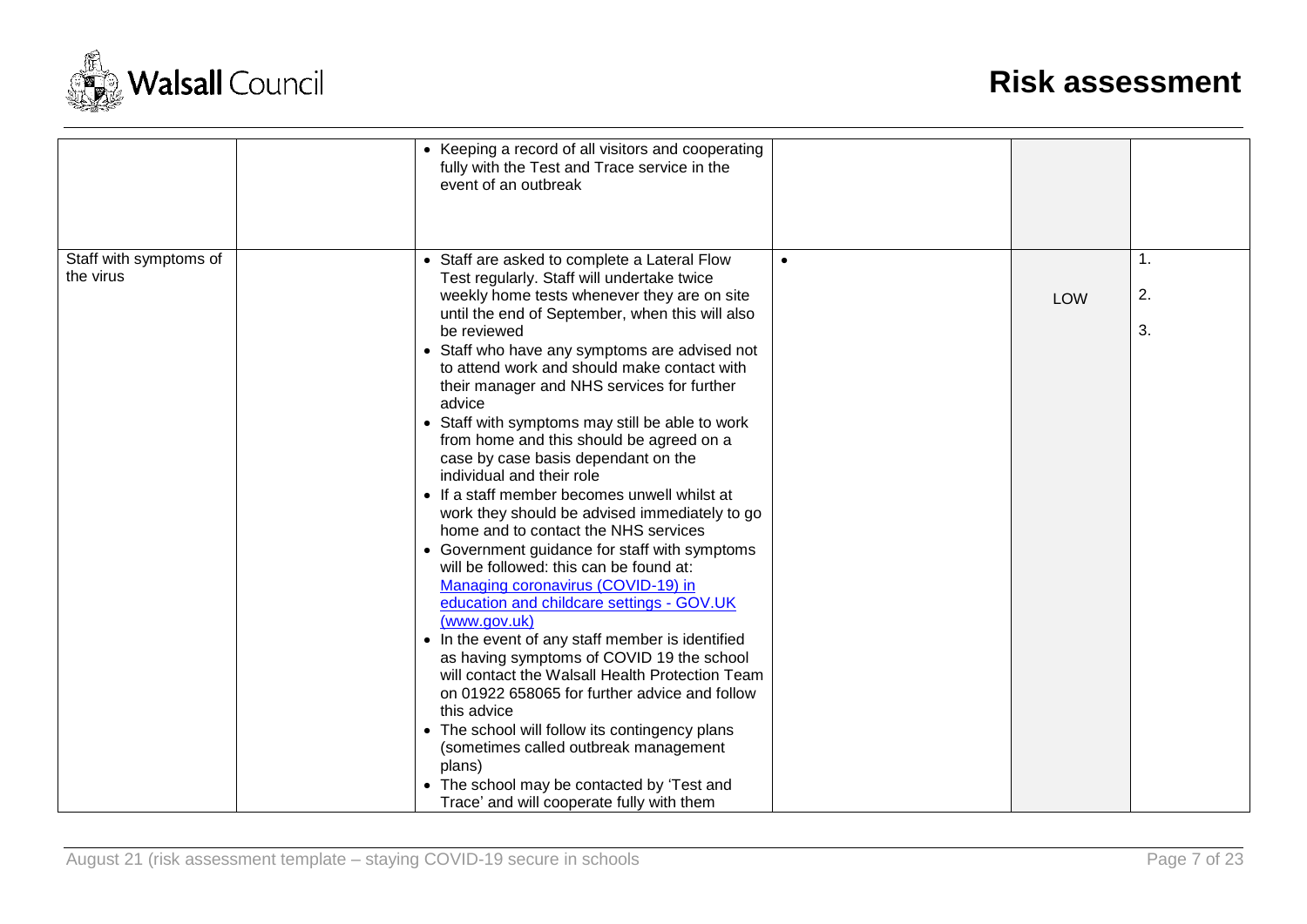

| <b>Pupils with Symptoms</b><br>of the virus | • From Year 7 onwards pupils are asked to<br>complete a Lateral Flow Test regularly. Pupils | $\bullet$ |            | 1. |
|---------------------------------------------|---------------------------------------------------------------------------------------------|-----------|------------|----|
|                                             | should receive 2 on-site lateral flow device                                                |           |            | 2. |
|                                             |                                                                                             |           |            |    |
|                                             | tests, 3 to 5 days apart, on their return in the                                            |           |            | 3. |
|                                             | autumn term. Pupils should then continue to                                                 |           |            |    |
|                                             | test twice weekly at home until the end of                                                  |           |            |    |
|                                             | September, when this will be reviewed.                                                      |           |            |    |
|                                             | • Secondary schools should also retain a small                                              |           |            |    |
|                                             | asymptomatic testing site (ATS) on-site until                                               |           |            |    |
|                                             | further notice so they can offer testing to pupils                                          |           |            |    |
|                                             | who are unable to test themselves at home                                                   |           |            |    |
|                                             | • If a student starts to show symptoms of COVID                                             |           |            |    |
|                                             | 19, they should be sent home immediately                                                    |           |            |    |
|                                             | • Whilst waiting collection by a parent/guardian                                            |           |            |    |
|                                             | the pupil should be moved to an isolated room                                               |           |            |    |
|                                             | where a window can be opened to provide                                                     |           |            |    |
|                                             | fresh air                                                                                   |           |            |    |
|                                             | • If they need to use a bathroom they must use                                              |           |            |    |
|                                             | one dedicated bathroom and this must be                                                     |           |            |    |
|                                             | thoroughly sanitised following the use                                                      |           | <b>LOW</b> |    |
|                                             | • Suitable PPE including apron, goggles,                                                    |           |            |    |
|                                             | moisture resistant face mask and gloves                                                     |           |            |    |
|                                             | • Staff and pupils who engage with the person                                               |           |            |    |
|                                             | showing symptoms should be encouraged to                                                    |           |            |    |
|                                             | wash their hand immediately following the min                                               |           |            |    |
|                                             | washing of 20 seconds and using the correct                                                 |           |            |    |
|                                             | technique                                                                                   |           |            |    |
|                                             | • Government guidance for pupils with                                                       |           |            |    |
|                                             | symptoms will be followed: this can be found                                                |           |            |    |
|                                             | at:                                                                                         |           |            |    |
|                                             | Managing coronavirus (COVID-19) in                                                          |           |            |    |
|                                             | education and childcare settings - GOV.UK                                                   |           |            |    |
|                                             | (www.gov.uk)                                                                                |           |            |    |
|                                             | • In the event of any pupil is identified as having                                         |           |            |    |
|                                             | symptoms of COVID 19 the school will contact                                                |           |            |    |
|                                             | the Walsall Health Protection Team on 01922                                                 |           |            |    |
|                                             | 658065 for further advice and follow this                                                   |           |            |    |
|                                             | advice                                                                                      |           |            |    |
|                                             | • The school will follow its contingency plans                                              |           |            |    |
|                                             |                                                                                             |           |            |    |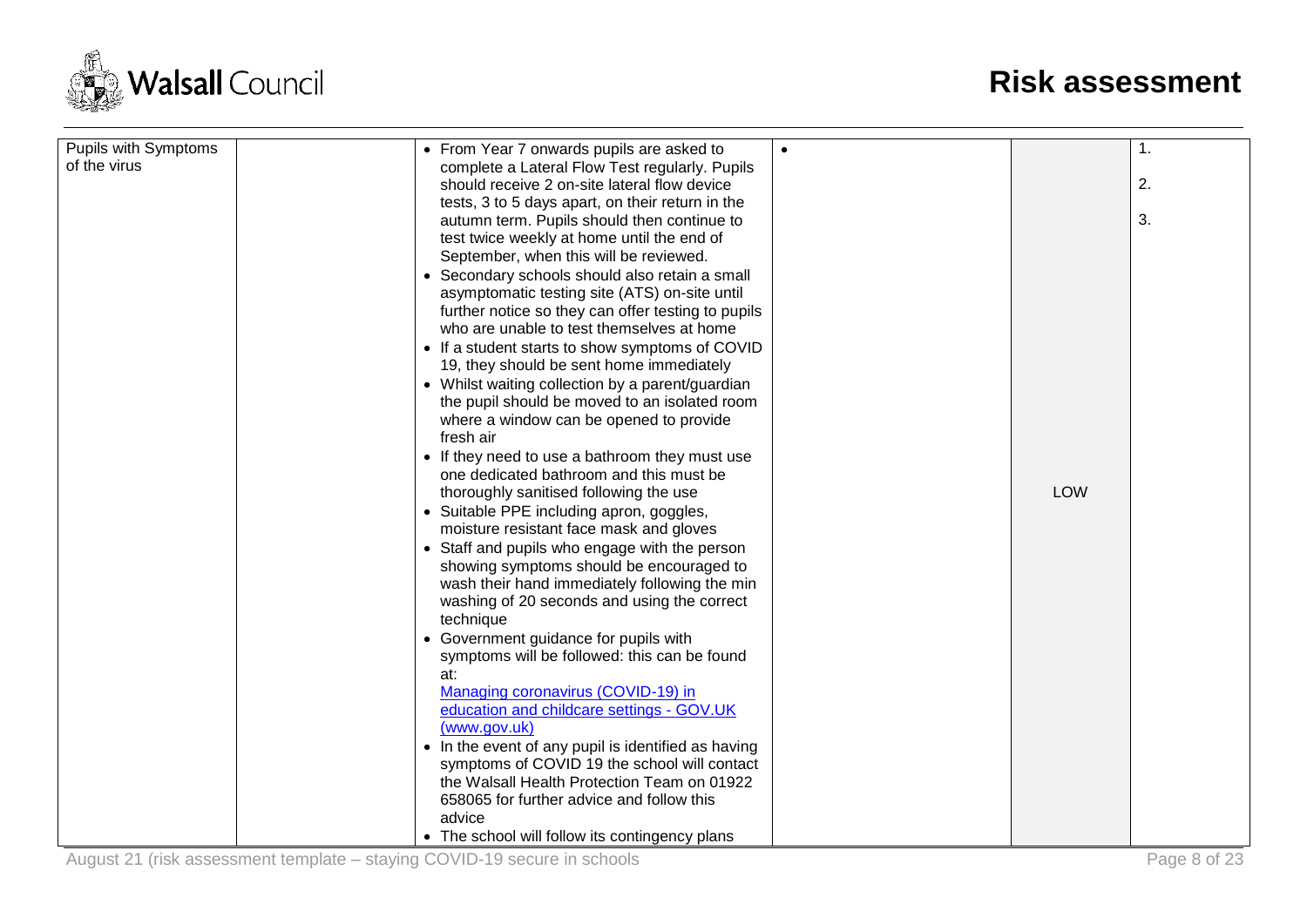

|                | (sometimes called outbreak management<br>plans)<br>• The school may be contacted by 'Test and<br>Trace' and will cooperate fully with them                                                                                                                                  |            |                |
|----------------|-----------------------------------------------------------------------------------------------------------------------------------------------------------------------------------------------------------------------------------------------------------------------------|------------|----------------|
| Deliveries and | Consider<br>$\bullet$                                                                                                                                                                                                                                                       |            | $\mathbf{1}$ . |
| collections    | • Revising pick-up and drop-off collection points,<br>procedures, signage and markings                                                                                                                                                                                      |            | 2.             |
|                | • Minimising unnecessary contact with staff and<br>delivery staff for example non-contact<br>deliveries where the nature of the product<br>allows for use of electronic pre-booking<br>• Ordering larger quantities of inbound materials<br>less often to reduce deliveries |            | 3.             |
|                | • Where possible and safe, having single<br>employees load or unload vehicles                                                                                                                                                                                               |            |                |
|                | • Where possible, using the same pairs of<br>people for loads where more than one is<br>needed                                                                                                                                                                              | <b>LOW</b> |                |
|                | • Enabling drivers to access welfare facilities<br>when required, consistent with other guidance                                                                                                                                                                            |            |                |
|                | • Encouraging drivers to stay in their vehicles<br>where this does not compromise their safety<br>and existing safe working practice, such as<br>preventing drive-aways                                                                                                     |            |                |
|                | • Cleaning procedures for equipment, tools and<br>vehicles after each shift and after each use of<br>shared equipment, for example pallet trucks<br>and trolleys                                                                                                            |            |                |
|                | • Nearby supply of hand sanitiser for employees<br>to use handling deliveries when handwashing<br>is not practical<br>• Regular cleaning of reusable delivery boxes                                                                                                         |            |                |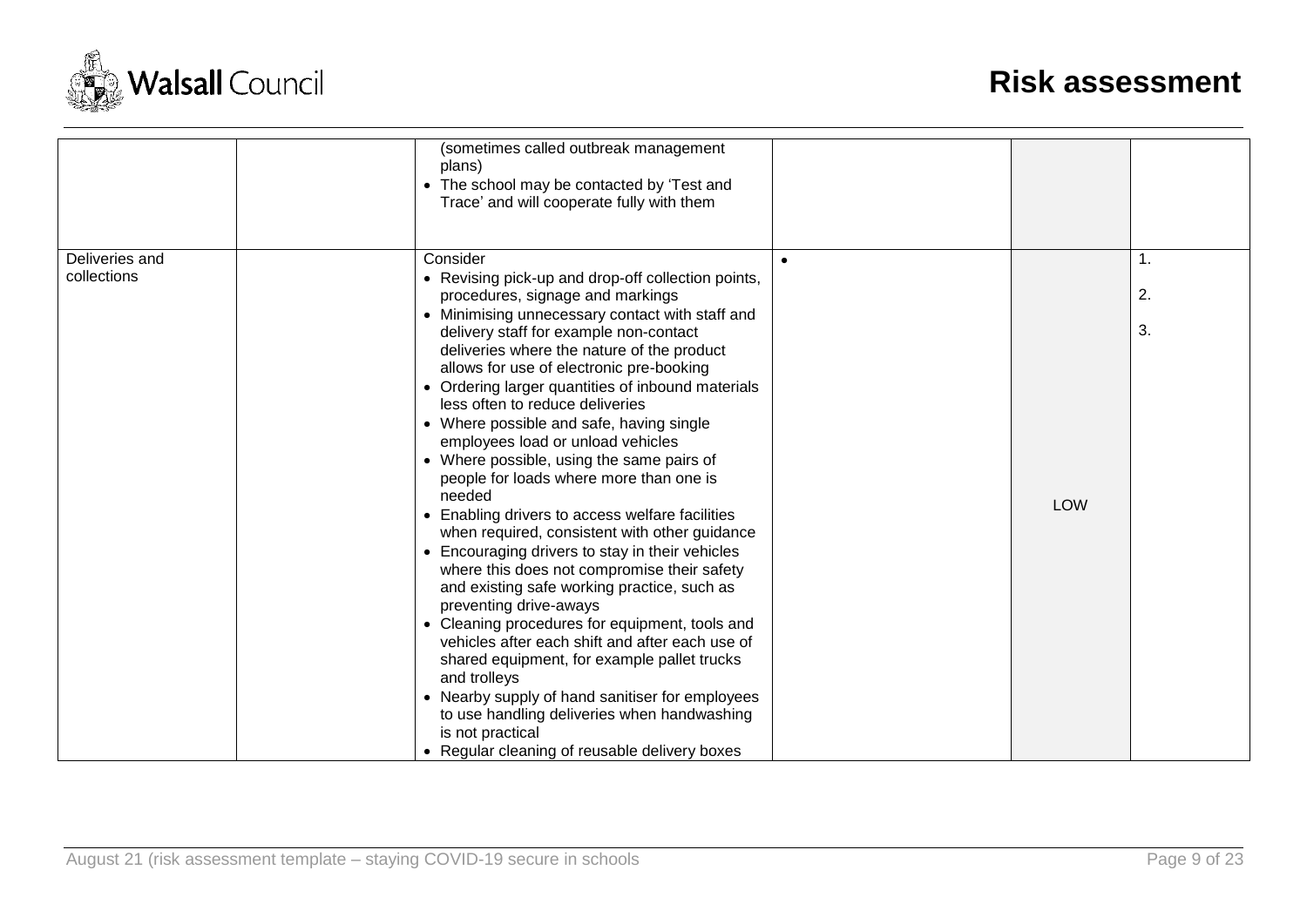

| Access and Egress | Consider                                                                    |           |            | 1. |
|-------------------|-----------------------------------------------------------------------------|-----------|------------|----|
|                   | • Staggering arrival and departure times at work/                           |           |            |    |
|                   | school to reduce crowding into and out of the                               |           |            | 2. |
|                   | workplace                                                                   |           |            |    |
|                   | • Providing additional parking or facilities such                           |           |            | 3. |
|                   | as bike-racks                                                               |           |            |    |
|                   | • Reducing congestion, for example by having                                |           |            |    |
|                   | more entry points to the school and entry                                   |           |            |    |
|                   | points dedicated to single groups if possible                               |           |            |    |
|                   | • Is there a direct entrance into the learning area                         |           |            |    |
|                   | from outside to reduce the need for moving                                  |           |            |    |
|                   | around within the building                                                  |           |            |    |
|                   | • Providing handwashing (or hand sanitation                                 |           | <b>LOW</b> |    |
|                   | where not possible) at entry and exit points.                               |           |            |    |
|                   | Ensure that these are used when both children                               |           |            |    |
|                   | and adults enter the building                                               |           |            |    |
|                   | • Providing alternatives to touch-based security<br>devices such as keypads |           |            |    |
|                   | • Providing more storage for employees for                                  |           |            |    |
|                   | clothes and bags                                                            |           |            |    |
|                   | • Using markings and introducing one-way flow                               |           |            |    |
|                   | at entry and exit points                                                    |           |            |    |
|                   | • Making sure that people with disabilities are                             |           |            |    |
|                   | able to access lifts and other areas of the                                 |           |            |    |
|                   | building                                                                    |           |            |    |
| Common areas      | Consider                                                                    | $\bullet$ |            | 1. |
|                   | • Staggering break times to reduce pressure on                              |           |            |    |
|                   | break rooms or places to eat                                                |           |            | 2. |
|                   | • Using outside areas for breaks                                            |           |            |    |
|                   | • Using protective screening for staff in                                   |           |            | 3. |
|                   | receptions, dinner halls or similar areas                                   |           |            |    |
|                   | • Considering use of social distance marking for                            |           | <b>LOW</b> |    |
|                   | other common areas such as toilets, showers,                                |           |            |    |
|                   | lockers and changing rooms and in any other                                 |           |            |    |
|                   | areas where queues typically form                                           |           |            |    |
|                   | • Identify specific toilet areas for specific groups                        |           |            |    |
|                   | • Staggering break times to reduce pressure on                              |           |            |    |
|                   | break rooms or dinner halls. Also consider                                  |           |            |    |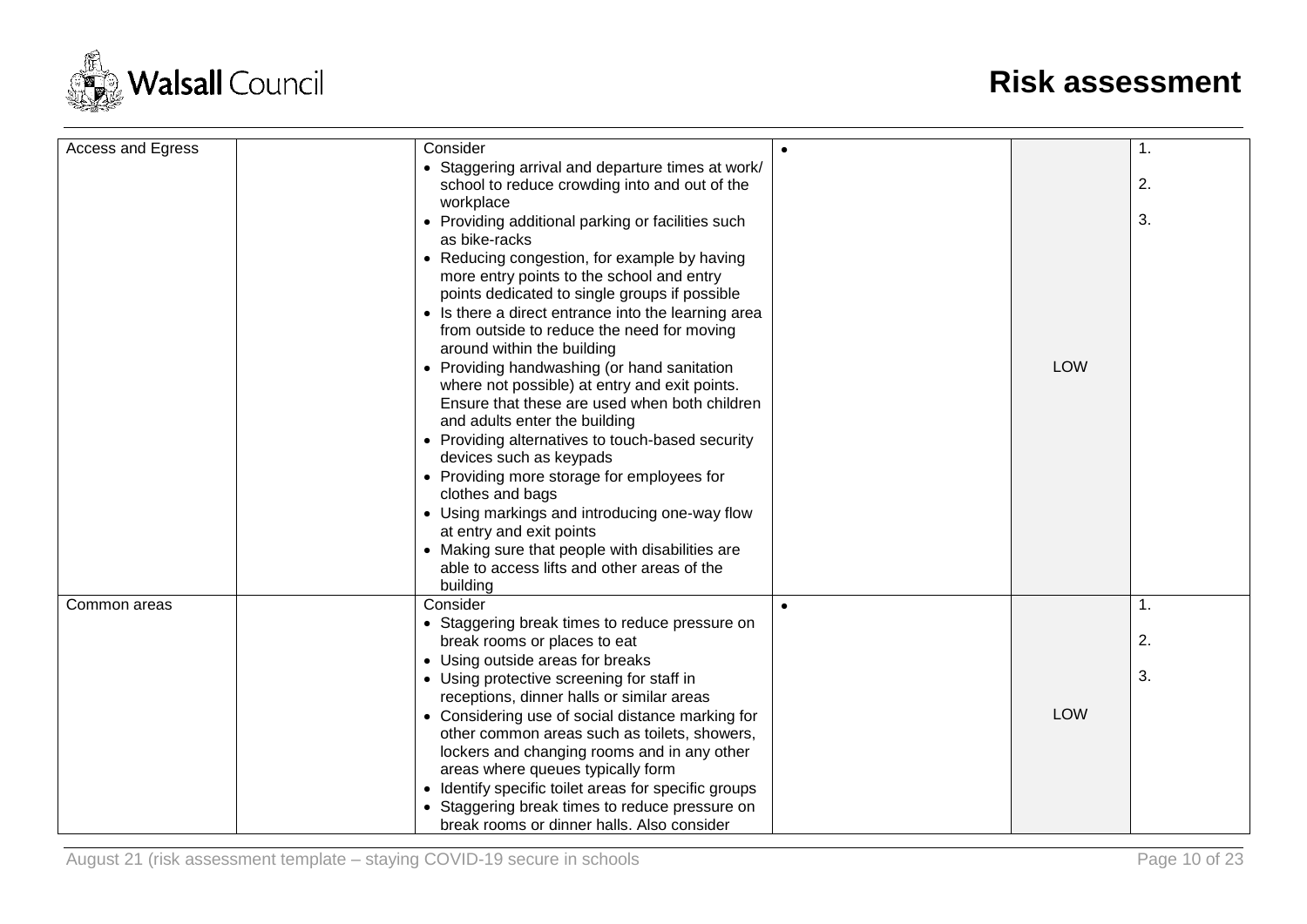

|                                  | serving lunches within the learning area<br>• Using safe outside areas for breaks<br>• Encouraging workers to bring their own food<br>• Encourage all personal items to be stored in<br>lockers or pegs within the group area                                                                                                                                                                                                                                                                                                                            |           |            |                            |
|----------------------------------|----------------------------------------------------------------------------------------------------------------------------------------------------------------------------------------------------------------------------------------------------------------------------------------------------------------------------------------------------------------------------------------------------------------------------------------------------------------------------------------------------------------------------------------------------------|-----------|------------|----------------------------|
| Moving around the<br>building    | Consider<br>• Reducing movement by discouraging non-<br>essential trips within buildings, for example,<br>restricting access to some areas, encouraging<br>use of radios, dedicate specific areas and<br>toilets for each group<br>• Reducing job and equipment rotation. If any<br>equipment is shared this should be sanitised<br>before being used by another group or staff<br>member<br>• Introducing more one-way flow through<br>buildings<br>• Stagger the group arrival, break and leaving<br>times to ensure that groups don't mix             | $\bullet$ | LOW        | $\mathbf{1}$ .<br>2.<br>3. |
| Work places and work<br>stations | • Workstations allow staff to maintain social<br>distancing wherever possible<br>• Workstations are assigned to an individual as<br>much as possible. If they need to be shared<br>they should be shared by the smallest possible<br>number of people<br>• If it is not possible to keep workstations 2m<br>apart, then extra attention needs to be paid to<br>equipment, cleaning and hygiene to reduce<br>risk<br>Consider<br>• Reviewing layouts to let employees work<br>further apart from each other<br>• Displaying suitable signage to encourage | $\bullet$ | <b>LOW</b> | 1.<br>2.<br>3.             |
|                                  | social distancing<br>• Avoiding employees working face-to-face. For<br>example, by working side-by-side or facing                                                                                                                                                                                                                                                                                                                                                                                                                                        |           |            |                            |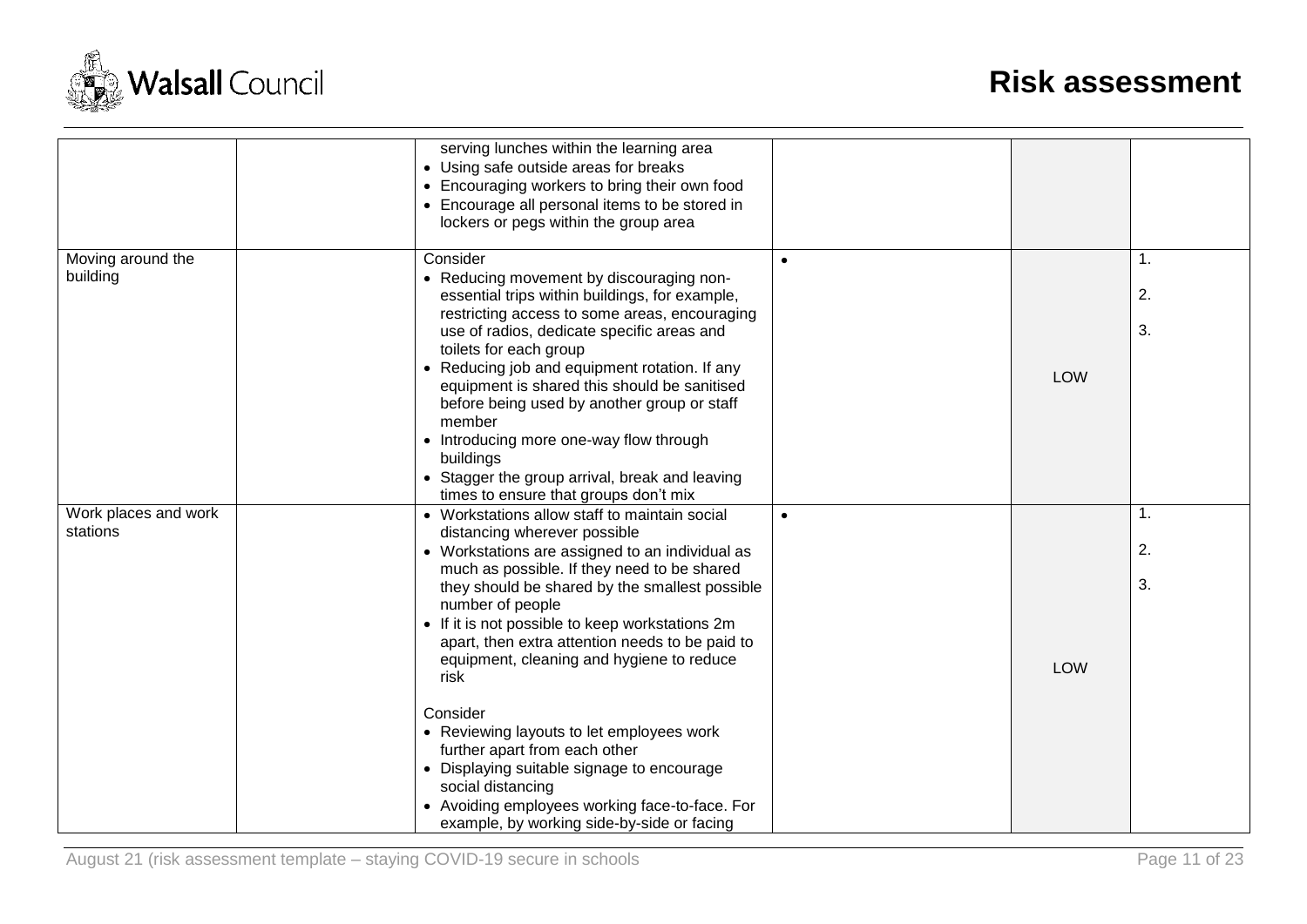

|                      | away from each other with social distance           |           |            |                |
|----------------------|-----------------------------------------------------|-----------|------------|----------------|
|                      | between them                                        |           |            |                |
|                      | • Using screens to create a physical barrier        |           |            |                |
|                      | between people                                      |           |            |                |
|                      | • Avoid using hot desks and share workstations.     |           |            |                |
|                      | If this is not possible additional cleaning should  |           |            |                |
|                      | be put in place between each user                   |           |            |                |
| Meetings             | Consider                                            | $\bullet$ |            | $\mathbf{1}$ . |
|                      | • Using remote working tools to avoid in-person     |           |            |                |
|                      | meetings                                            |           |            | 2.             |
|                      | • Only absolutely necessary participants should     |           |            |                |
|                      | attend meetings and should maintain social          |           |            | 3.             |
|                      | distancing throughout                               |           |            |                |
|                      | • Avoid any sharing of work equipment including     |           |            |                |
|                      | pens/paper etc.                                     |           | LOW        |                |
|                      | • Hold meetings outdoors or in a well ventilated    |           |            |                |
|                      | room if they are essential meetings                 |           |            |                |
|                      | • Using floor signage to ensure that social         |           |            |                |
|                      | distancing is enforced                              |           |            |                |
|                      | • A record will be kept of any visitors to the      |           |            |                |
|                      | school and made available to the 'Test and          |           |            |                |
|                      | Trace' service if needed                            |           |            |                |
| Accidents, incidents | (In emergencies social distancing should be         | $\bullet$ |            | 1.             |
| and emergencies      | observed if possible, but this may not always be    |           |            |                |
|                      | possible. As a minimum consider the following.)     |           |            | 2.             |
|                      |                                                     |           |            |                |
|                      | Consider                                            |           |            | 3.             |
|                      | • Reviewing the number of first aiders, fire        |           |            |                |
|                      | marshals and Evac chair operators required if       |           |            |                |
|                      | the building occupancy and use has changed          |           | <b>LOW</b> |                |
|                      | • Checking that first aid and fire safety provision |           |            |                |
|                      | and equipment is adequate for the new               |           |            |                |
|                      | working environment                                 |           |            |                |
|                      | • A rota system for first aid qualified staff, fire |           |            |                |
|                      | marshals and Evac chair operators, to ensure        |           |            |                |
|                      | that they are available during the operating        |           |            |                |
|                      | hours and accessible to all areas of the            |           |            |                |
|                      | building or work area                               |           |            |                |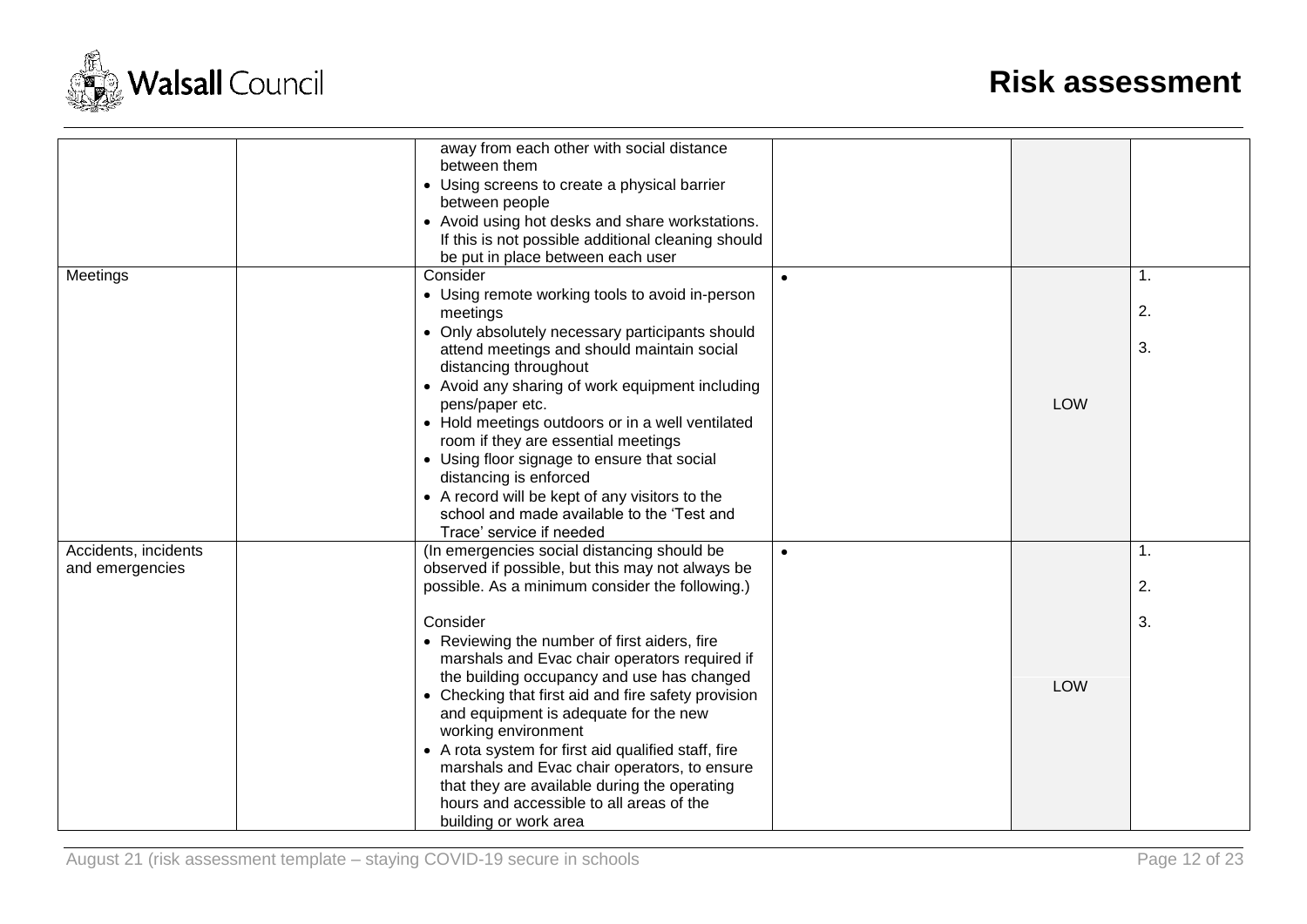

|  | • Review the location of the assembly point and    |  |  |
|--|----------------------------------------------------|--|--|
|  | if this needs to be changed to allow for social    |  |  |
|  | distancing                                         |  |  |
|  | • Ensure adequate PPE if provided for use of       |  |  |
|  | staff in all emergencies including first aid and   |  |  |
|  | fire                                               |  |  |
|  | • What sanitation systems will you need to put in  |  |  |
|  | place following an emergency? E.g. equipment       |  |  |
|  | cleans for Evac chairs, radios, etc.               |  |  |
|  | • Adequate means of escape must be                 |  |  |
|  | maintained even if the building is not fully       |  |  |
|  | occupied - occupants must have a primary           |  |  |
|  | escape route plus a secondary route in case        |  |  |
|  | the primary route is unavailable due to fire or    |  |  |
|  | smoke                                              |  |  |
|  | • One way systems that have been put in place      |  |  |
|  | may have to be abandoned in the event of fire      |  |  |
|  | • Amend the fire action plan if necessary to       |  |  |
|  | incorporate reduced staffing levels $-$ i.e. those |  |  |
|  | staff with specific roles in a fire evacuation may |  |  |
|  |                                                    |  |  |
|  | not be present                                     |  |  |
|  | • Check whether servicing of fire safety           |  |  |
|  | equipment is due or has been missed                |  |  |
|  | • In the event of CPR needing to be performed      |  |  |
|  | the Resuscitation Council (UK) guidance            |  |  |
|  | should be followed. Suitable PPE should be         |  |  |
|  | worn by the first aider (e.g. FFP3 face mask,      |  |  |
|  | disposable gloves, eye protection)                 |  |  |
|  | • If there is a perceived risk of infection,       |  |  |
|  | rescuers should place a cloth/towel over the       |  |  |
|  | victims mouth and nose and attempt                 |  |  |
|  | compression only CPR and early defibrillation      |  |  |
|  | until the ambulance (or advanced care team)        |  |  |
|  | arrives                                            |  |  |
|  | • For a Paediatric casualty - There is an          |  |  |
|  | acceptance that doing rescue breaths will          |  |  |
|  | increase the risk of transmitting the COVID-19     |  |  |
|  | virus, either to the rescuer or the child/infant.  |  |  |
|  | However, this risk is small compared to the risk   |  |  |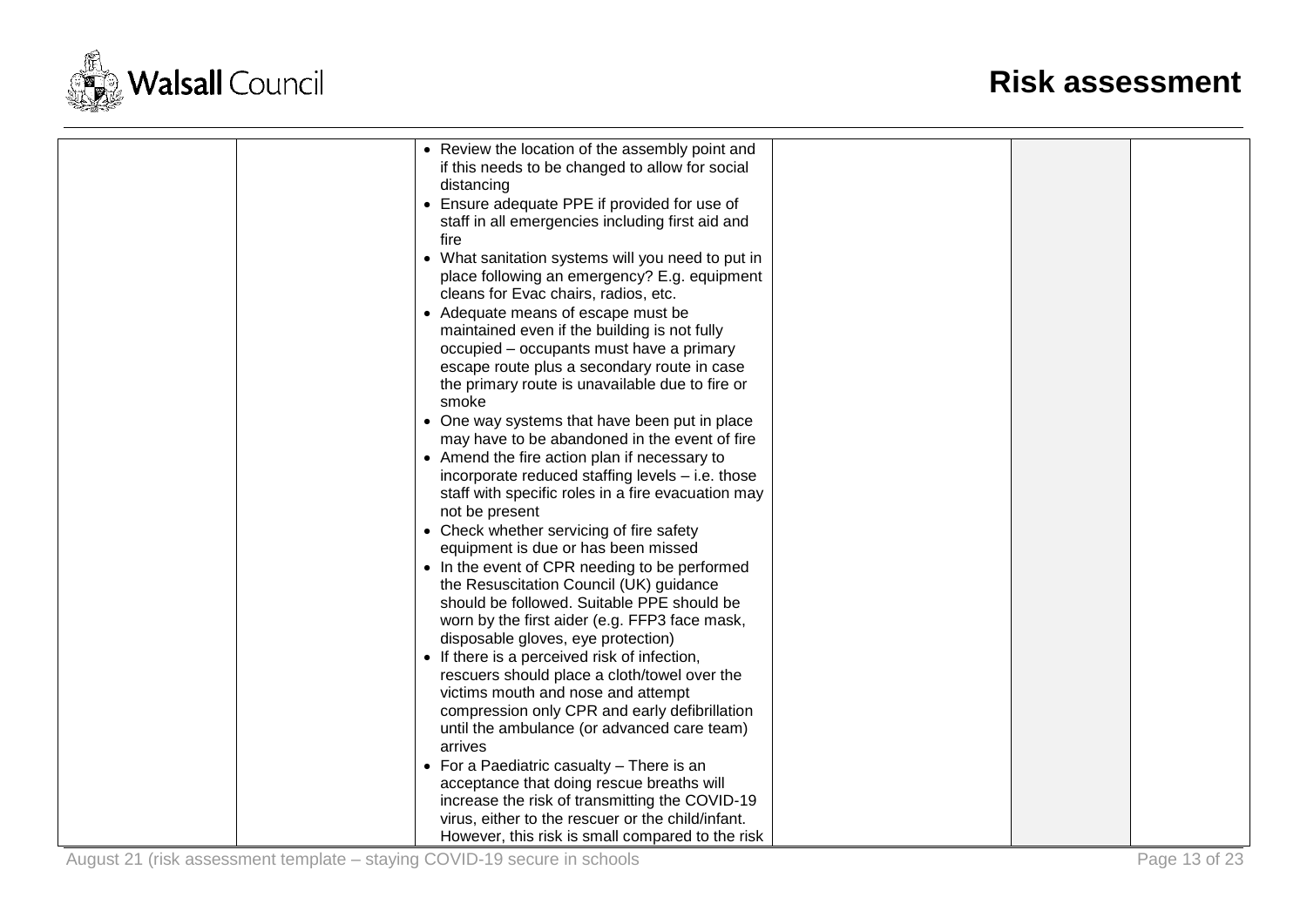

| of taking no action as this will result in certain<br>cardiac arrest and the death of the child. The<br>advice from the Resuscitation Council (UK) is<br>that rescue breaths should be undertaken as<br>ventilations are crucial to the child's chances of<br>survival                  |                                                                                                                                                                                                                     |     |            |
|-----------------------------------------------------------------------------------------------------------------------------------------------------------------------------------------------------------------------------------------------------------------------------------------|---------------------------------------------------------------------------------------------------------------------------------------------------------------------------------------------------------------------|-----|------------|
| Consider                                                                                                                                                                                                                                                                                | $\bullet$                                                                                                                                                                                                           |     | 1.         |
| outside the school while waiting to drop off or                                                                                                                                                                                                                                         |                                                                                                                                                                                                                     |     | 2.         |
| • Parents may have other children with them<br>and it may not be suitable to queue alongside                                                                                                                                                                                            |                                                                                                                                                                                                                     |     | 3.         |
| a busy road<br>• Implementing markers to identify the social<br>distance spacing in waiting areas outside the<br>school and within the school grounds<br>• When staff open and close gates they either<br>wear gloves or sanitise and wash hands before<br>and after touching the gates |                                                                                                                                                                                                                     | LOW |            |
| Consider                                                                                                                                                                                                                                                                                | $\bullet$                                                                                                                                                                                                           |     | 1.         |
| • Encourage pupils to travel to school via<br>walking, cycling or private vehicles                                                                                                                                                                                                      |                                                                                                                                                                                                                     |     | 2.         |
| advised to socially distance at all times                                                                                                                                                                                                                                               |                                                                                                                                                                                                                     |     | 3.         |
| has are these sufficient and is more provision                                                                                                                                                                                                                                          |                                                                                                                                                                                                                     |     |            |
| when being used                                                                                                                                                                                                                                                                         |                                                                                                                                                                                                                     |     |            |
| • Having transport vehicles which allow for                                                                                                                                                                                                                                             |                                                                                                                                                                                                                     |     |            |
| social distancing within the vehicle. This could                                                                                                                                                                                                                                        |                                                                                                                                                                                                                     |     |            |
| include using larger vehicles to transport small<br>numbers of children and providing screens<br>around the driver and marked or dedicate                                                                                                                                               |                                                                                                                                                                                                                     |     |            |
| seats to be used or kept free<br>• During pick-ups social distancing should be                                                                                                                                                                                                          |                                                                                                                                                                                                                     |     |            |
|                                                                                                                                                                                                                                                                                         | • Can parents and guardians safely queue<br>collect children<br>• Pupils walking or cycling to school should be<br>• What car and cycle parking facilities the school<br>needed do they allow for social distancing |     | <b>LOW</b> |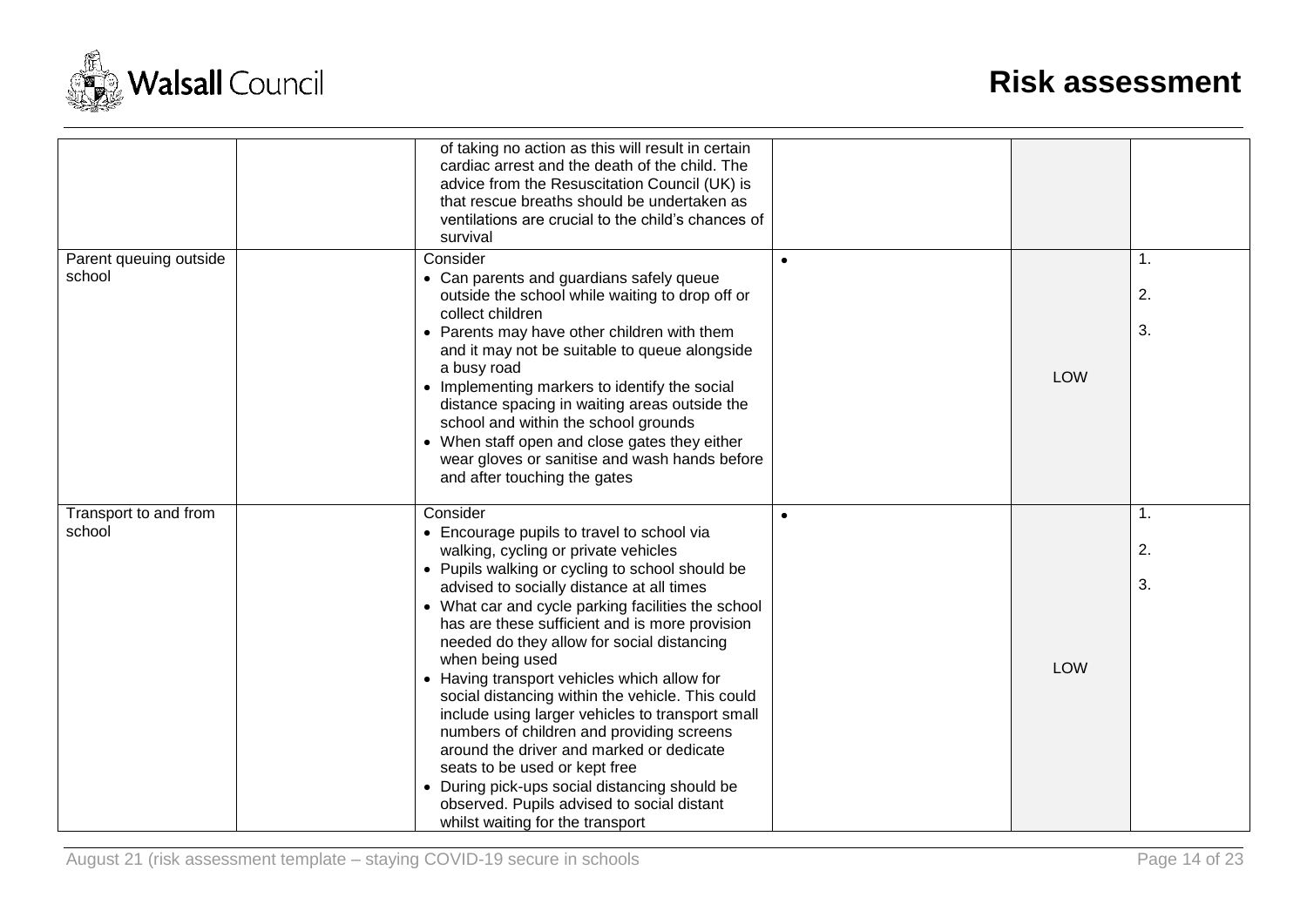

|                              | • Where students are being collected and<br>dropped at a home address, a process put in<br>place to ensure that handover from the parent<br>allows for social distancing. If student's<br>personal items (e.g. wheelchairs) are handled<br>by staff then gloves and sanitiser should be<br>provided<br>• Suitable face covering should be worn (for<br>those over 11 years old)<br>• Planning the loading of the vehicle so that<br>pupils who get off first are nearest the exit,<br>those who get off last are near the back. This<br>prevents students passing each other within<br>the vehicle<br>• All pupils will use hand sanitiser when entering<br>the dedicated school transport<br>• On arrival at school and when returning home<br>pupils should wash their hands for at least 20<br>seconds following the recommended method |            |    |
|------------------------------|--------------------------------------------------------------------------------------------------------------------------------------------------------------------------------------------------------------------------------------------------------------------------------------------------------------------------------------------------------------------------------------------------------------------------------------------------------------------------------------------------------------------------------------------------------------------------------------------------------------------------------------------------------------------------------------------------------------------------------------------------------------------------------------------------------------------------------------------|------------|----|
|                              |                                                                                                                                                                                                                                                                                                                                                                                                                                                                                                                                                                                                                                                                                                                                                                                                                                            |            |    |
| Communication of             | Consider                                                                                                                                                                                                                                                                                                                                                                                                                                                                                                                                                                                                                                                                                                                                                                                                                                   |            | 1. |
| control measures to          | • Training all staff on the specific control                                                                                                                                                                                                                                                                                                                                                                                                                                                                                                                                                                                                                                                                                                                                                                                               |            |    |
| staff, pupils and<br>parents | measures relevant to their job roles                                                                                                                                                                                                                                                                                                                                                                                                                                                                                                                                                                                                                                                                                                                                                                                                       |            | 2. |
|                              | • Engaging with staff during the development of<br>the risk assessments and identification of                                                                                                                                                                                                                                                                                                                                                                                                                                                                                                                                                                                                                                                                                                                                              |            | 3. |
|                              | suitable control measures                                                                                                                                                                                                                                                                                                                                                                                                                                                                                                                                                                                                                                                                                                                                                                                                                  |            |    |
|                              | • Providing clear guidance on social distancing                                                                                                                                                                                                                                                                                                                                                                                                                                                                                                                                                                                                                                                                                                                                                                                            |            |    |
|                              | and hygiene to people on arrival, for example,                                                                                                                                                                                                                                                                                                                                                                                                                                                                                                                                                                                                                                                                                                                                                                                             |            |    |
|                              | signage or visual aids and before arrival, for                                                                                                                                                                                                                                                                                                                                                                                                                                                                                                                                                                                                                                                                                                                                                                                             |            |    |
|                              | example, by phone, on the website or by email                                                                                                                                                                                                                                                                                                                                                                                                                                                                                                                                                                                                                                                                                                                                                                                              | <b>LOW</b> |    |
|                              | • Providing clear, consistent and regular                                                                                                                                                                                                                                                                                                                                                                                                                                                                                                                                                                                                                                                                                                                                                                                                  |            |    |
|                              | communication to improve understanding and                                                                                                                                                                                                                                                                                                                                                                                                                                                                                                                                                                                                                                                                                                                                                                                                 |            |    |
|                              | consistency of ways of working.                                                                                                                                                                                                                                                                                                                                                                                                                                                                                                                                                                                                                                                                                                                                                                                                            |            |    |
|                              | • Using games, songs and stories to help                                                                                                                                                                                                                                                                                                                                                                                                                                                                                                                                                                                                                                                                                                                                                                                                   |            |    |
|                              | explain the new rules to pupils and increase<br>pupil understanding                                                                                                                                                                                                                                                                                                                                                                                                                                                                                                                                                                                                                                                                                                                                                                        |            |    |
|                              | • Engaging with workers and worker                                                                                                                                                                                                                                                                                                                                                                                                                                                                                                                                                                                                                                                                                                                                                                                                         |            |    |
|                              | representatives through existing                                                                                                                                                                                                                                                                                                                                                                                                                                                                                                                                                                                                                                                                                                                                                                                                           |            |    |
|                              | communication routes to explain and agree                                                                                                                                                                                                                                                                                                                                                                                                                                                                                                                                                                                                                                                                                                                                                                                                  |            |    |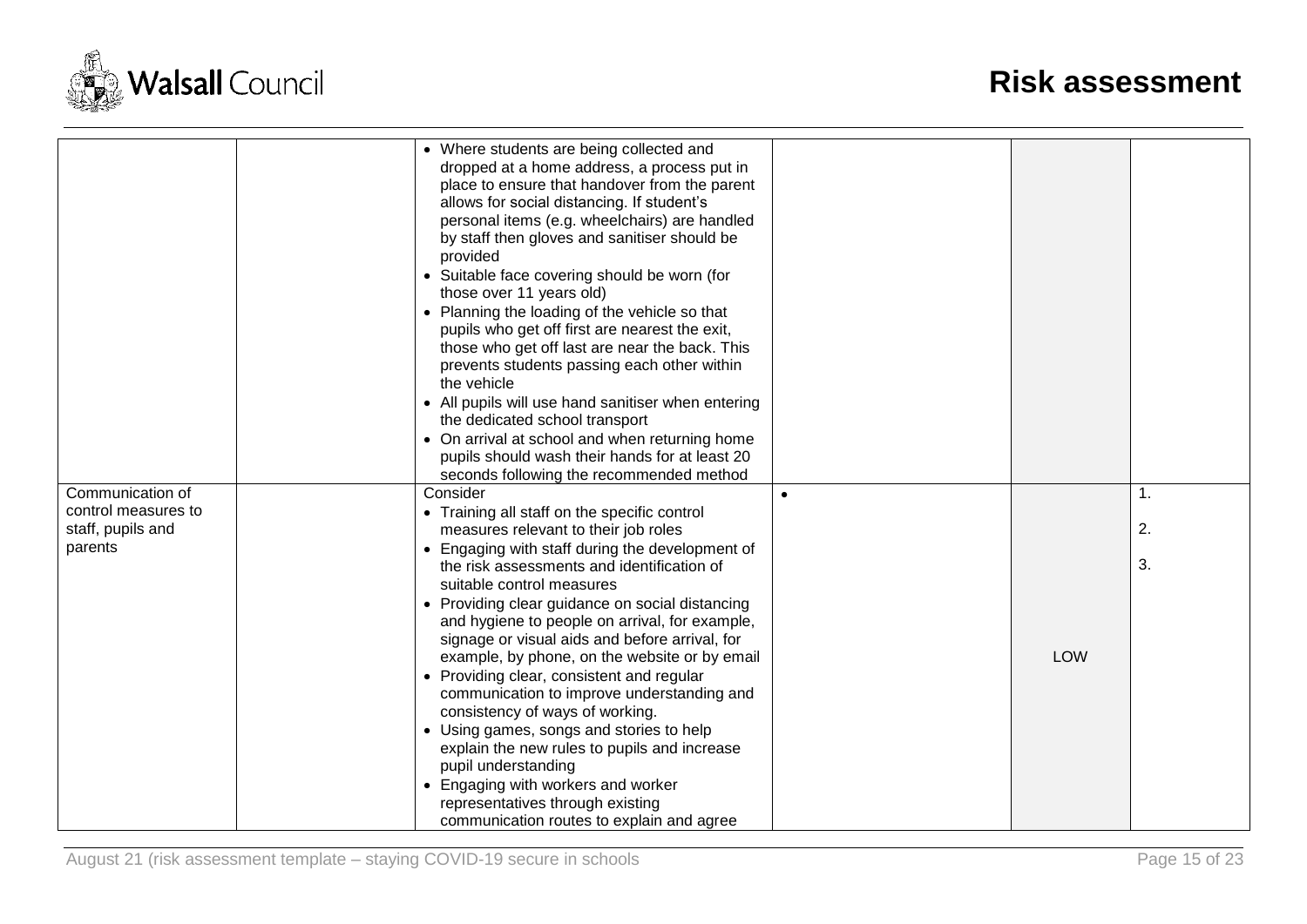

|               | work              | any changes in working arrangements.<br>• Developing communication and training<br>materials for workers prior to returning to site,<br>especially around new procedures for arrival at<br>• The latest government guidance has been<br>considered in the development of the risk<br>assessment:<br>https://www.gov.uk/government/publications/ac<br>tions-for-schools-during-the-coronavirus-<br>outbreak/guidance-for-full-opening-schools<br>Actions for early years and childcare providers<br>during the coronavirus (COVID-19) outbreak -<br>GOV.UK (www.gov.uk) |           |            |                |
|---------------|-------------------|------------------------------------------------------------------------------------------------------------------------------------------------------------------------------------------------------------------------------------------------------------------------------------------------------------------------------------------------------------------------------------------------------------------------------------------------------------------------------------------------------------------------------------------------------------------------|-----------|------------|----------------|
| PPE provision |                   | • PPE is provided as identified within the risk<br>assessment<br>• Should there be a shortage in supply this is<br>highlighted with the senior management team<br>and additional supplies are sourced from other<br>departments within the council<br>• If PPE identified within the risk assessment is<br>not available then the tasks requiring PPE will<br>not be undertaken                                                                                                                                                                                        | $\bullet$ |            | 1.<br>2.<br>3. |
|               | Consider<br>Note: | • Making an assessment of the tasks staff<br>undertake and assess if there is a need for<br>PPE to safely perform the task<br>• Providing an emergency PPE kit and spare<br>stock, to be used in the event a pupil or staff<br>member starts to show symptoms of COVID<br>19. This PPE can be worn by any staff<br>member needing to supervise a pupil whilst<br>awaiting their collection from school<br>Unless you are in a situation where the risk of<br>COVID-19 transmission is very high, your risk                                                             |           | <b>LOW</b> |                |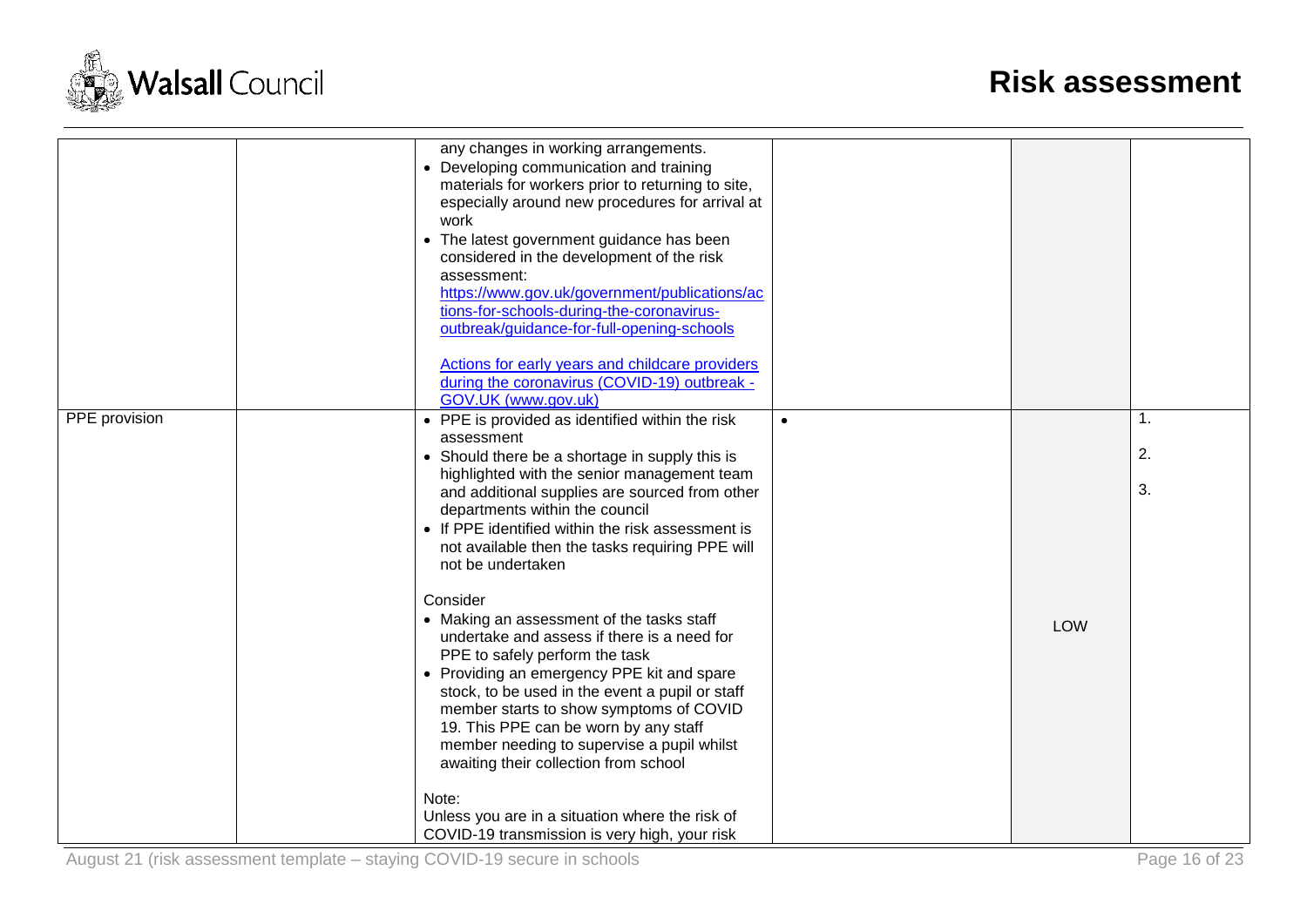

|                           | assessment should reflect the fact that the role of<br>PPE in providing additional protection is<br>extremely limited. However, if your risk<br>assessment does show that PPE is required,<br>then you must provide this PPE free of charge to |           |            |    |
|---------------------------|------------------------------------------------------------------------------------------------------------------------------------------------------------------------------------------------------------------------------------------------|-----------|------------|----|
|                           | workers who need it. Any PPE provided must fit                                                                                                                                                                                                 |           |            |    |
|                           | properly                                                                                                                                                                                                                                       |           |            |    |
| Teaching pupils with      | Consider                                                                                                                                                                                                                                       | $\bullet$ |            | 1. |
| <b>SEN</b>                | • Reviewing each individuals risk assessment to<br>ensure that suitable controls are in place                                                                                                                                                  |           |            | 2. |
|                           | • Providing additional PPE for personal care                                                                                                                                                                                                   |           |            |    |
|                           | • Allocating dedicated staff to care for individual                                                                                                                                                                                            |           |            | 3. |
|                           | children where personal care is needed                                                                                                                                                                                                         |           |            |    |
|                           | • Ensuring that personal care environment and<br>equipment is thoroughly sanitised following                                                                                                                                                   |           |            |    |
|                           | each use                                                                                                                                                                                                                                       |           |            |    |
|                           | • Using SEN tools to help communicate the                                                                                                                                                                                                      |           |            |    |
|                           | control measure and new rules to the pupils.                                                                                                                                                                                                   |           |            |    |
|                           | Consider how best to do this for the                                                                                                                                                                                                           |           |            |    |
|                           | communication to be effective                                                                                                                                                                                                                  |           | <b>LOW</b> |    |
|                           | • Specialists, therapists, clinicians and other                                                                                                                                                                                                |           |            |    |
|                           | support staff for pupils with SEND should                                                                                                                                                                                                      |           |            |    |
|                           | provide interventions as usual                                                                                                                                                                                                                 |           |            |    |
|                           | • Domestic educational visits may resume.                                                                                                                                                                                                      |           |            |    |
|                           | These trips may include any trips for pupils                                                                                                                                                                                                   |           |            |    |
|                           | with SEND connected with their preparation for                                                                                                                                                                                                 |           |            |    |
|                           | adulthood (for example, workplace visits, travel                                                                                                                                                                                               |           |            |    |
|                           | training etc.) The controls in relation to the                                                                                                                                                                                                 |           |            |    |
|                           | COVID 19 should be considered within the                                                                                                                                                                                                       |           |            |    |
|                           | Educational visit risk assessment                                                                                                                                                                                                              |           |            |    |
|                           | • (Additional school specific controls should be                                                                                                                                                                                               |           |            |    |
|                           | identified here)                                                                                                                                                                                                                               |           |            |    |
| <b>Educational Visits</b> | Consider                                                                                                                                                                                                                                       | $\bullet$ |            | 1. |
|                           | • Making use of outdoor spaces in the local area                                                                                                                                                                                               |           |            |    |
|                           | to support delivery of the curriculum                                                                                                                                                                                                          |           | <b>LOW</b> | 2. |
|                           | • As normal, undertake full and thorough risk                                                                                                                                                                                                  |           |            |    |
|                           | assessments in relation to all educational visits                                                                                                                                                                                              |           |            | 3. |
|                           | to ensure they can be done safely                                                                                                                                                                                                              |           |            |    |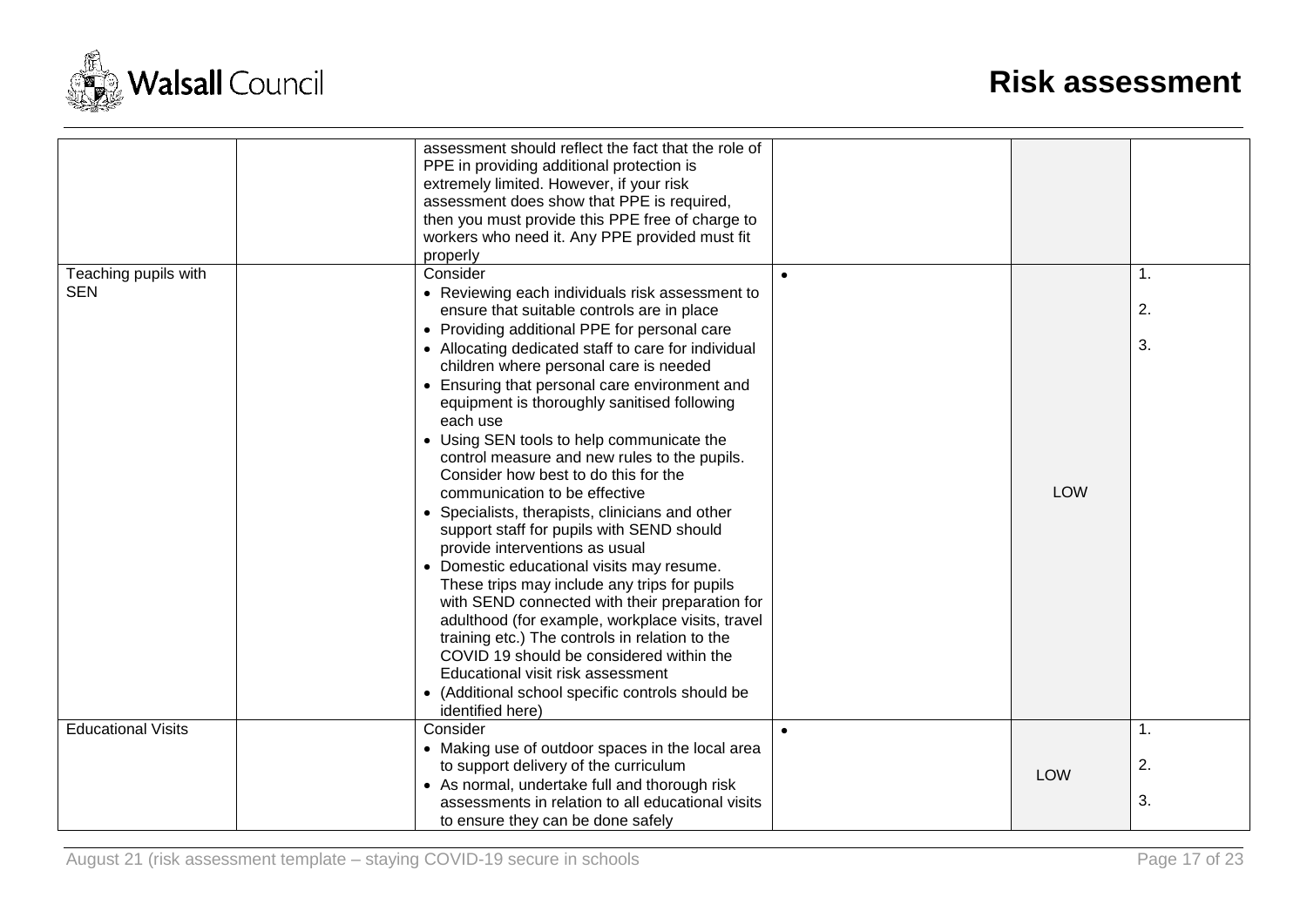

\* Optional – Residual risk (after additional controls are in place): column can be used by teams dealing with more hazardous activities to prioritise risks

| <sup>l</sup> Date<br>reviewed | <b>Amendments made</b> | <b>Reviewed by</b> | <b>Next review</b> |
|-------------------------------|------------------------|--------------------|--------------------|
|                               |                        |                    |                    |
|                               |                        |                    |                    |
|                               |                        |                    |                    |
|                               |                        |                    |                    |
|                               |                        |                    |                    |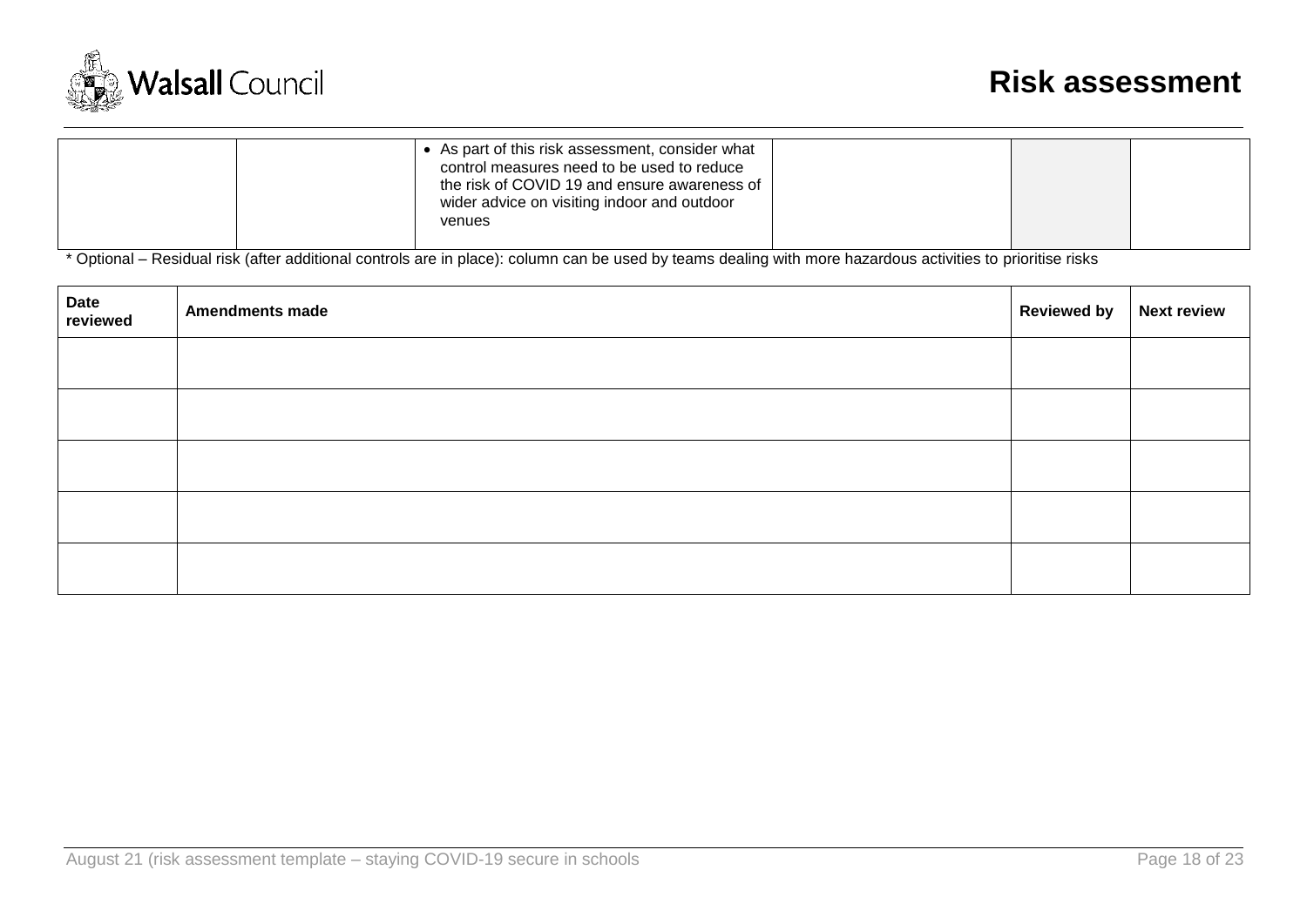

The following controls (mainly related to "bubbling" and segregation) were removed for the September 2021 reopening of schools in line with Government guidance – they are included here as a reference in case any need to be reinstated. You may wish to delete this section on the version of the risk assessment shared with staff or made available on your website.

| What are the<br>significant hazards?   | Who might be<br>harmed & how? | <b>Existing controls</b><br>(What are you already doing?)                                                                                    | <b>Additional controls required</b><br>(Do you need to do anything else?) | <b>Residual</b><br>risk rating*<br>L/M/H | 1. Action by<br>2. Target date<br>3. Done date |
|----------------------------------------|-------------------------------|----------------------------------------------------------------------------------------------------------------------------------------------|---------------------------------------------------------------------------|------------------------------------------|------------------------------------------------|
| Building and class<br>occupancy levels |                               | • Government guidance is that school groups<br>should form bubbles and the school should<br>identify the number of pupils within each        | • Not currently required                                                  |                                          | 1.<br>2.                                       |
|                                        |                               | bubble dependant on considerations including<br>the physical nature of the space and the pupils<br>themselves                                |                                                                           |                                          | 3.                                             |
|                                        |                               | • Government guidance is that primary age<br>pupils will be expected to be in whole class<br>bubbles or where possible smaller groups        |                                                                           |                                          |                                                |
|                                        |                               | • At secondary the bubble will be a year group to<br>enable the delivery of the full range of<br>curriculum subjects with students able to   |                                                                           |                                          |                                                |
|                                        |                               | receive specialist teaching. The guidance<br>states that it should be a best fit approach<br>rather than an all or nothing approach          |                                                                           |                                          |                                                |
|                                        |                               | • Supply teachers, peripatetic teachers and/or<br>other temporary staff can move between<br>schools. Specialists, therapists, clinicians and |                                                                           |                                          |                                                |
|                                        |                               | other support staff for pupils with SEND should<br>provide interventions as usual<br>• The groups will form a cohort and should work         |                                                                           |                                          |                                                |
|                                        |                               | together; being segregated from all other<br>groups and individuals by social distancing of<br>at least 2m                                   |                                                                           |                                          |                                                |
|                                        |                               | • Specific locations for each group to work in<br>should be identified. If groups move between                                               |                                                                           |                                          |                                                |
|                                        |                               | should be undertaken of each location after<br>each use. This will need to include all                                                       |                                                                           |                                          |                                                |
|                                        |                               | • Non-teaching staff work from home if possible,<br>if not dedicated work stations are identified for                                        |                                                                           |                                          |                                                |
|                                        |                               | locations suitable cleaning and sanitising<br>equipment within the areas used<br>each staff member                                           |                                                                           |                                          |                                                |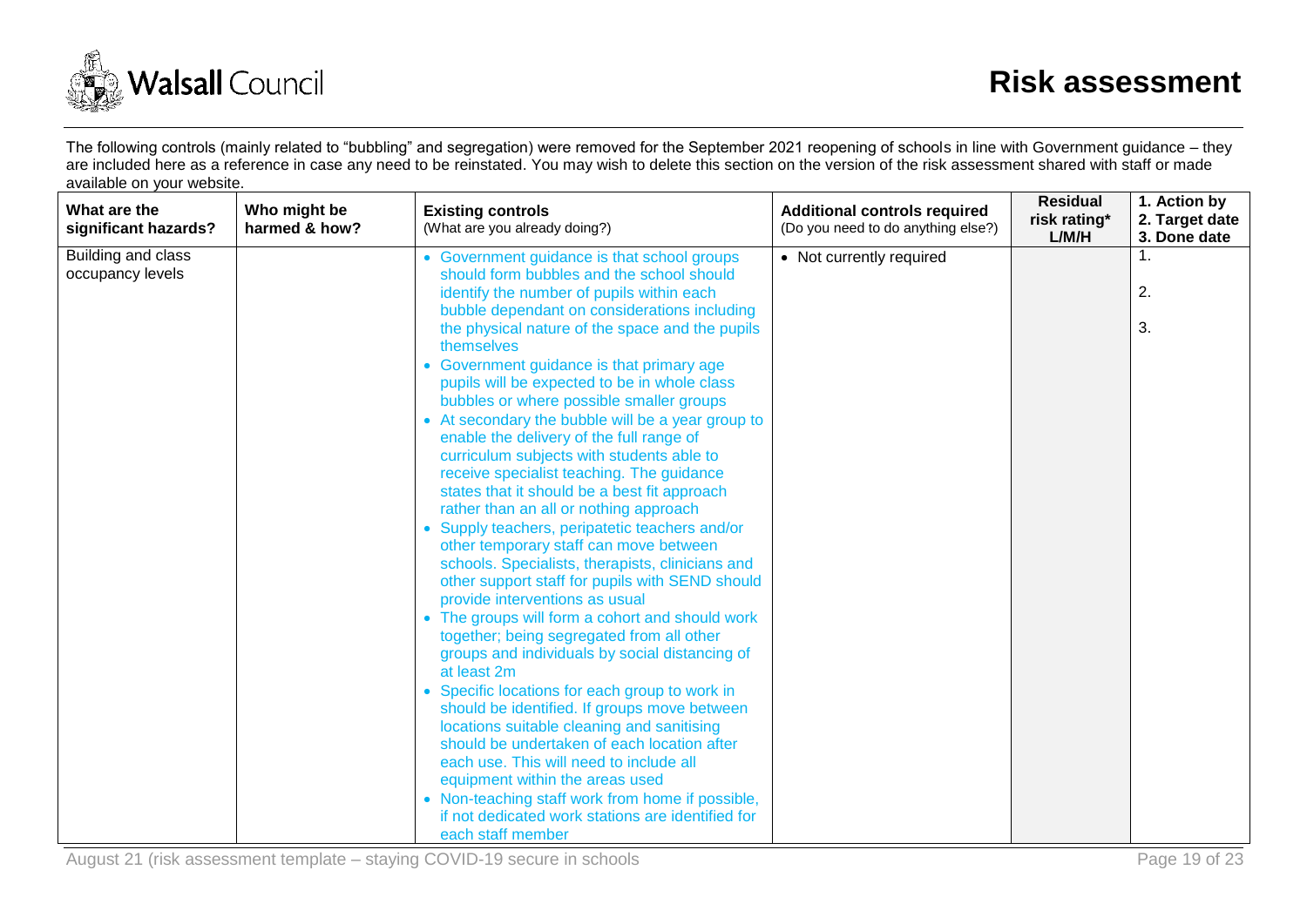

|                                             | • Large gatherings should be avoided including                                                      |                          |                |
|---------------------------------------------|-----------------------------------------------------------------------------------------------------|--------------------------|----------------|
|                                             | Assembly's and other large groups                                                                   |                          |                |
|                                             |                                                                                                     |                          |                |
|                                             |                                                                                                     |                          |                |
|                                             |                                                                                                     |                          |                |
| Segregation of pupils                       | • How students can be organised into suitable                                                       | • Not currently required | $\mathbf{1}$ . |
|                                             | groups as advised by the government and DfE                                                         |                          |                |
|                                             | • In line with the government guidance older                                                        |                          | 2.             |
|                                             | children will socially distant, children in early                                                   |                          |                |
|                                             | years may find this difficult and will work strictly                                                |                          | 3.             |
|                                             | in their bubble                                                                                     |                          |                |
|                                             | • Staggering arrival and departure times for                                                        |                          |                |
|                                             | each group to ensure that there is social<br>distancing between groups                              |                          |                |
|                                             | • Each group having a dedicated work space                                                          |                          |                |
|                                             | and remain within this work space for the                                                           |                          |                |
|                                             | majority of lessons                                                                                 |                          |                |
|                                             | • Having tables and work stations as far apart as                                                   |                          |                |
|                                             | possible                                                                                            |                          |                |
|                                             | • Having forward facing tables so pupils are                                                        |                          |                |
|                                             | sitting side by side and not facing each other                                                      |                          |                |
|                                             | • Having one way systems around the school to<br>support social distancing. If this is not possible |                          |                |
|                                             | in corridors where students or staff may cross                                                      |                          |                |
|                                             | a solid barrier could be installed dividing the                                                     |                          |                |
|                                             | two sides of the corridor. (consideration should                                                    |                          |                |
|                                             | be given to fire safety and there may need to                                                       |                          |                |
|                                             | be a review of the fire risk assessment)                                                            |                          |                |
| Staff and parent<br>interaction. (Including | • Advising parents that access to the school is                                                     | • Not currently required | 1.             |
| meetings)                                   | limited and that only one parent should escort<br>a child to school or collect a child from school  |                          | 2.             |
|                                             |                                                                                                     |                          |                |
|                                             |                                                                                                     |                          | 3.             |
|                                             |                                                                                                     |                          |                |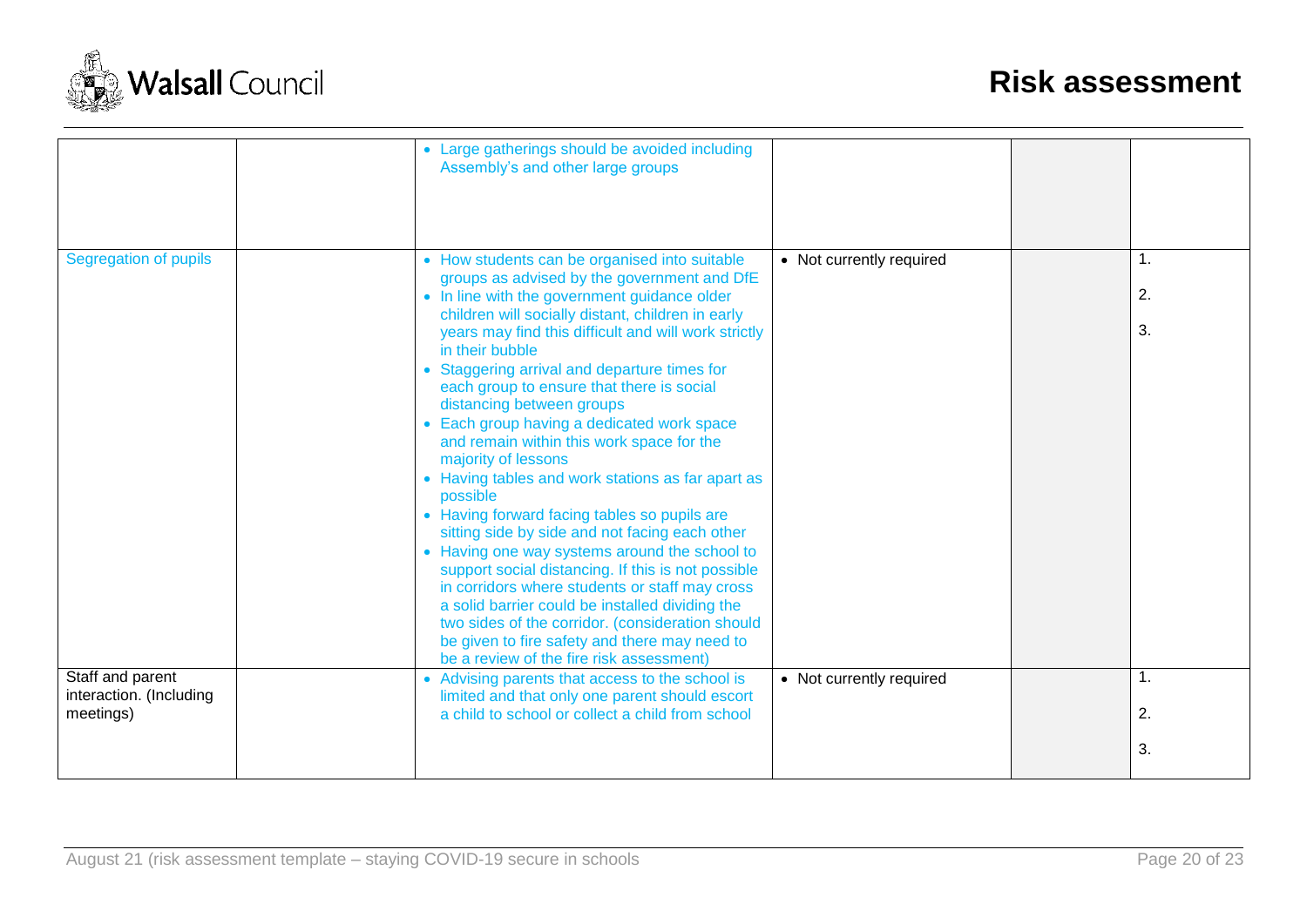

| Contamination on<br>surfaces including toys<br>and equipment | Ensuring that all surfaces and shared<br>resources are suitably sanitised regularly<br>between each group use. This should include                                                                                                              | • Not currently required | 1.<br>2.             |
|--------------------------------------------------------------|-------------------------------------------------------------------------------------------------------------------------------------------------------------------------------------------------------------------------------------------------|--------------------------|----------------------|
|                                                              | all outside play equipment, science equipment,<br>PE equipment, and any toys. Alternatively this<br>equipment is rotated to allow them to be left<br>unused and out of reach for a period of 48<br>hours (72 hours for plastics) between use by |                          | 3.                   |
|                                                              | different groups<br>• Ensuring that all surfaces are sanitised at the<br>end of each day and regularly throughout the<br>day                                                                                                                    |                          |                      |
|                                                              | • Pupils and staff having individual equipment<br>provided where possible including paper and<br>pens. These items should not be shared.<br>• Classroom based resources, such as books                                                          |                          |                      |
|                                                              | and games, can be used and shared within the<br>bubble; these should be cleaned regularly,<br>along with all frequently touched surfaces                                                                                                        |                          |                      |
| Lack of effective<br>cleaning                                | • Adequate time for cleaning of dining halls<br>between groups                                                                                                                                                                                  | • Not currently required | $\mathbf{1}$ .<br>2. |
|                                                              |                                                                                                                                                                                                                                                 |                          | 3.                   |
| Staff at increased risk<br>from the virus                    | • Whenever possible, vulnerable workers should<br>be considered for roles where they can work                                                                                                                                                   | • Not currently required | 1.                   |
|                                                              | from home<br>• That clinically vulnerable workers should work                                                                                                                                                                                   |                          | 2.                   |
|                                                              | from home if possible if not then consider<br>moving clinically vulnerable workers into lower<br>risk activities where they have the highest                                                                                                    |                          | 3.                   |
|                                                              | chance of remaining 2m away from others<br>• Putting measure in place for staff who have<br>been abroad within the last 2 weeks to a                                                                                                            |                          |                      |
|                                                              | country not identified within the air bridge<br>scheme. They should be advised to quarantine                                                                                                                                                    |                          |                      |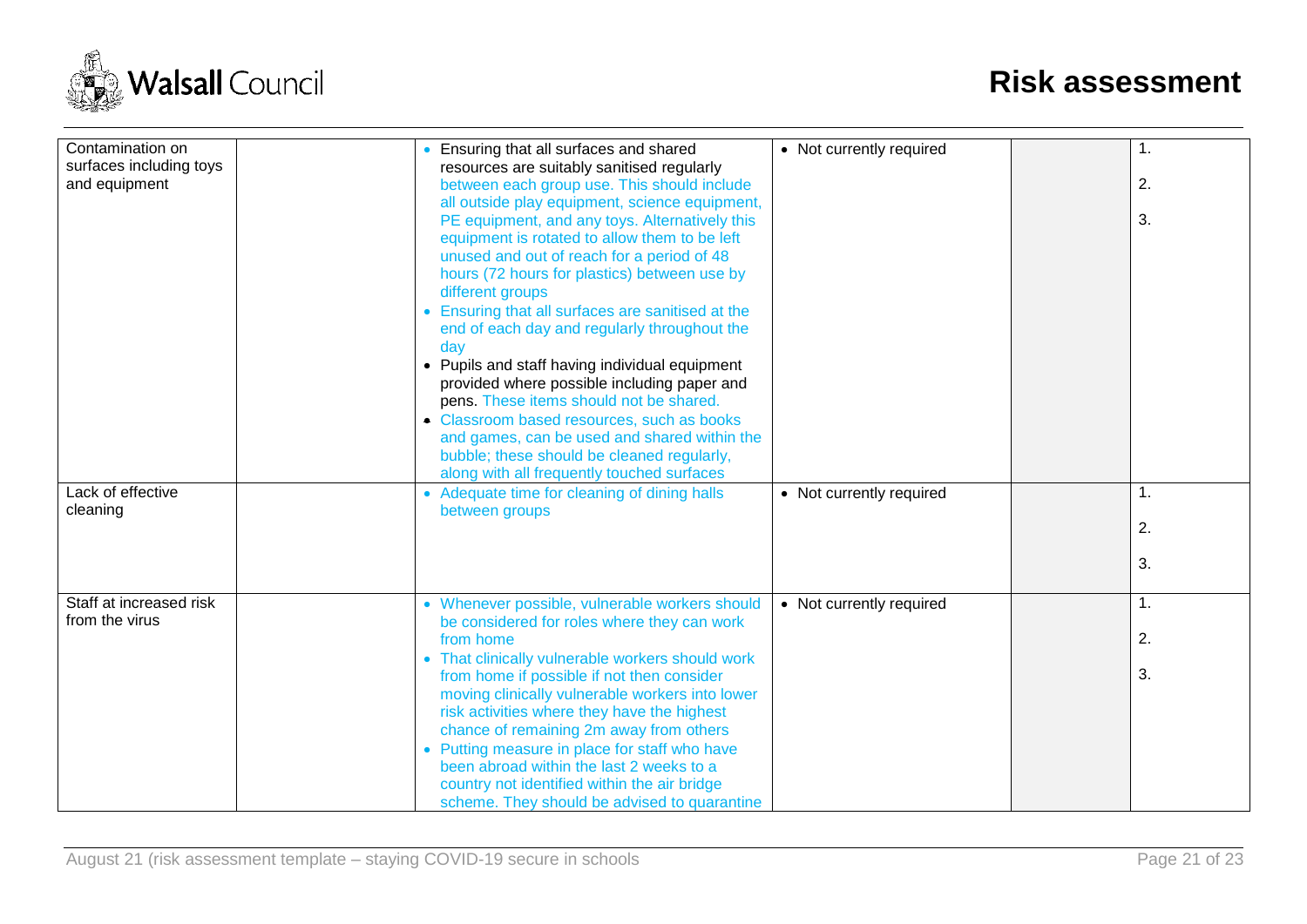

| Pupils at an increased | • Pupils may still be identified as needing to    | • Not currently required | 1. |
|------------------------|---------------------------------------------------|--------------------------|----|
| risk from the virus    | shield and if advised to do so following recent   |                          |    |
|                        |                                                   |                          |    |
|                        | guidance they should not attending school,        |                          | 2. |
|                        | additional arrangements would need to be          |                          |    |
|                        | made for their education                          |                          | 3. |
|                        | Pupils who are clinically vulnerable - medical    |                          |    |
|                        | advice should be followed to identify if they     |                          |    |
|                        | should attend school and what controls need       |                          |    |
|                        | to be implemented. Most will be able to attend    |                          |    |
|                        | school but medical advice should be followed.     |                          |    |
|                        | • Pupils living with someone who is shielding (if |                          |    |
|                        | the individual is advised to continue to shield)  |                          |    |
|                        | - only attend school if stringent social          |                          |    |
|                        | distancing can be guaranteed and the pupil        |                          |    |
|                        | can understand to follow the instruction. If not  |                          |    |
|                        | they should not attend school. Most people        |                          |    |
|                        | previously shielding can attend school but        |                          |    |
|                        | advice should be sort from a medical              |                          |    |
|                        | professional                                      |                          |    |
|                        |                                                   |                          | 1. |
| Common areas           | • Creating additional space by using other parts  | • Not currently required |    |
|                        | of worksite or building that have been freed up   |                          |    |
|                        | by remote working or other pupils who are not     |                          | 2. |
|                        | at school                                         |                          |    |
|                        | • Reconfiguring seating and tables to maintain    |                          | 3. |
|                        | spacing and reduce face-to-face interactions      |                          |    |
|                        | and maintain social distancing where possible     |                          |    |
| Work places and work   | • Using floor tape or paint to mark areas to help | • Not currently required | 1. |
| stations               | employees keep to a 2m distance                   |                          |    |
|                        |                                                   |                          | 2. |
|                        |                                                   |                          |    |
|                        |                                                   |                          | 3. |
|                        |                                                   |                          |    |
| Transport to and from  | • In line with government guidance discourage     | • Not currently required | 1. |
| school                 | the use of public transport                       |                          |    |
|                        | • Stagger arrival and leaving times to allow for  |                          | 2. |
|                        | an increase in private cars, walkers and          |                          |    |
|                        | cyclists                                          |                          | 3. |
|                        |                                                   |                          |    |
|                        | • Group together pupils within the same bubble    |                          |    |